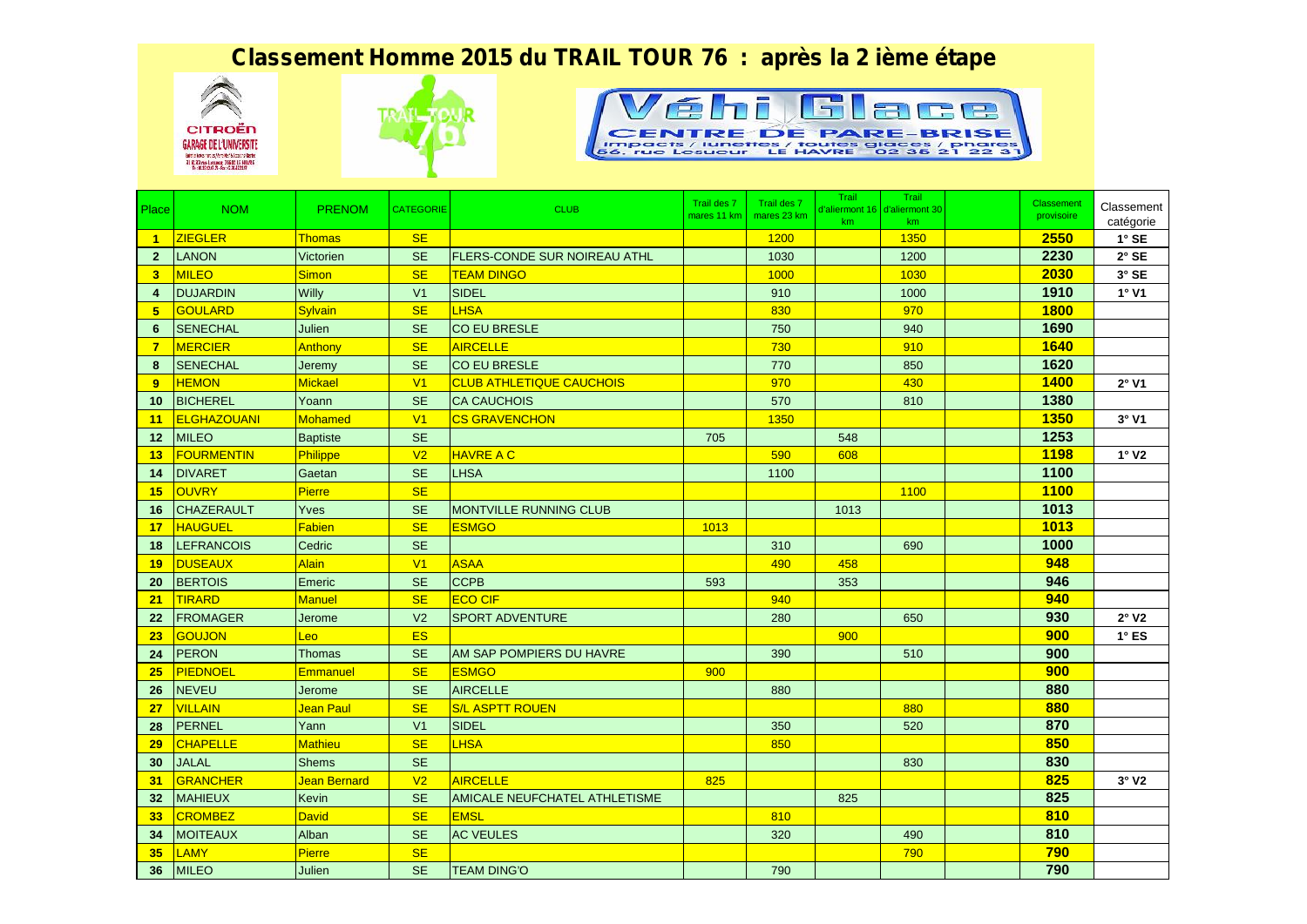| 37 | <b>LEMOINE</b>    | Mickael         | <b>SE</b>      | LES MILLE PATTES DE ROMILLY |     | 245 |     | 530 | 775        |              |
|----|-------------------|-----------------|----------------|-----------------------------|-----|-----|-----|-----|------------|--------------|
| 38 | <b>BREMAND</b>    | <b>Nicolas</b>  | <b>SE</b>      |                             |     |     | 773 |     | 773        |              |
| 39 | MINIL             | <b>Stephane</b> | V1             |                             | 773 |     |     |     | 773        |              |
| 40 | <b>DUCROZ</b>     | Vincent         | V <sub>2</sub> | <b>PIRANHAS</b>             |     |     |     | 770 | 770        |              |
| 41 | <b>HOUEL</b>      | Benjamin        | <b>SE</b>      |                             | 750 |     |     |     | 750        |              |
| 42 | <b>SOULET</b>     | Christophe      | <b>SE</b>      | <b>S/L ASPTT ROUEN</b>      |     |     |     | 750 | 750        |              |
| 43 | <b>THIERRY</b>    | Greg            | <b>SE</b>      |                             |     |     | 750 |     | 750        |              |
| 44 | <b>DERRIEN</b>    | Ludovic         | V <sub>1</sub> |                             |     |     |     | 730 | 730        |              |
| 45 | CRIBELIER         | <b>David</b>    | V1             | <b>PIRANHAS</b>             |     |     | 728 |     | 728        |              |
| 46 | <b>QUEMENER</b>   | <b>Nicolas</b>  | ES             |                             | 503 |     | 225 |     | 728        | $2^\circ$ ES |
| 47 | RAOULT            | Gregory         | V1             | <b>RCPH JOGGING</b>         | 728 |     |     |     | <b>728</b> |              |
| 48 | <b>AMIRY</b>      | Alain           | V <sub>2</sub> | <b>LHSA</b>                 |     | 710 |     |     | 710        |              |
| 49 | <b>DUBREUIL</b>   | Florent         | V1             |                             |     |     |     | 710 | 710        |              |
| 50 | <b>POIXBLANC</b>  | <b>Mikael</b>   | V <sub>1</sub> |                             |     |     | 705 |     | 705        |              |
| 51 | BOUTEILLER        | <b>David</b>    | V1             | <b>CA CAUCHOIS</b>          |     | 690 |     |     | 690        |              |
| 52 | <b>DUBOCQUET</b>  | Franck          | V <sub>1</sub> | CO EU BRESLE                |     |     | 683 |     | 683        |              |
| 53 | LAGRAVE           | Jean Baptiste   | V1             | <b>ASCH</b>                 | 683 |     |     |     | 683        |              |
| 54 | <b>GENCEY</b>     | Pierre          | V <sub>1</sub> |                             |     |     |     | 670 | 670        |              |
| 55 | <b>GERBRON</b>    | <b>Olivier</b>  | <b>SE</b>      | <b>LHSA</b>                 |     | 670 |     |     | 670        |              |
| 56 | <b>LEFLAMAND</b>  | Guillaume       | <b>SE</b>      |                             | 660 |     |     |     | 660        |              |
| 57 | <b>ROBBE</b>      | Arnaud          | <b>SE</b>      |                             |     |     | 660 |     | 660        |              |
| 58 | <b>CHEVALLIER</b> | Mickael         | <b>SE</b>      |                             |     | 650 |     |     | 650        |              |
| 59 | <b>LECRAS</b>     | Gabriel         | <b>SE</b>      |                             | 638 |     |     |     | 638        |              |
| 60 | <b>MOUSSE</b>     | Cyril           | V <sub>1</sub> |                             |     |     | 638 |     | 638        |              |
| 61 | MOHAMED           | <b>William</b>  | V1             | <b>MP RACING</b>            |     | 630 |     |     | 630        |              |
| 62 | <b>RENOULT</b>    | Stephane        | <b>SE</b>      |                             |     |     |     | 630 | 630        |              |
| 63 | <b>AUDEBERT</b>   | Enguerrand      | <b>SE</b>      |                             |     |     | 623 |     | 623        |              |
| 64 | <b>VATIN</b>      | Ludovic         | V <sub>1</sub> | <b>CCPB</b>                 | 623 |     |     |     | 623        |              |
| 65 | <b>DESLANDES</b>  | Benjamin        | <b>SE</b>      | <b>CA LISIEUX</b>           |     | 610 |     |     | 610        |              |
| 66 | <b>GUEGUEN</b>    | Christophe      | <b>SE</b>      |                             |     | 220 |     | 390 | 610        |              |
| 67 | RIMBAULT          | Joachim         | V1             |                             |     |     |     | 610 | 610        |              |
| 68 | <b>ALBARET</b>    | Romuald         | V <sub>1</sub> |                             | 608 |     |     |     | 608        |              |
| 69 | <b>JAMET</b>      | <b>Stephane</b> | <b>SE</b>      | <b>LANXESS</b>              |     | 120 |     | 480 | 600        |              |
| 70 | <b>HOTON</b>      | Franck          | V <sub>1</sub> |                             |     |     | 593 |     | 593        |              |
| 71 | <b>VUE</b>        | <b>Stephane</b> | V1             | <b>PIRANHAS</b>             |     |     |     | 590 | 590        |              |
| 72 | <b>BODENES</b>    | Emmanuel        | V <sub>1</sub> | <b>CE CHEVRON</b>           | 578 |     |     |     | 578        |              |
| 73 | <b>DEBRAY</b>     | <b>Wilfried</b> | <b>SE</b>      |                             |     |     | 578 |     | 578        |              |
| 74 | LUX               | Laurent         | V <sub>1</sub> |                             |     |     |     | 570 | 570        |              |
|    | 75 COUTURIER      | Cyrille         | SE             | <b>EMSL</b>                 | 563 |     |     |     | 563        |              |
|    | 76 GOURDAIN       | Romain          | V <sub>1</sub> | CO EU BRESLE                |     |     | 563 |     | 563        |              |
| 77 | <b>LECHEVIN</b>   | Emmanuel        | V1             |                             |     |     |     | 550 | 550        |              |
| 78 | <b>OLLEVILLE</b>  | Emmanuel        | <b>SE</b>      | <b>INTERSPORT</b>           |     | 100 |     | 450 | 550        |              |
| 79 | PANEL             | <b>Mickael</b>  | <b>SE</b>      | <b>ROUEN TRIATHLON</b>      |     | 550 |     |     | 550        |              |
| 80 | SAUSSEY           | Eric            | V <sub>2</sub> | <b>ORIL AC</b>              | 548 |     |     |     | 548        |              |
| 81 | <b>COUSTHAM</b>   | Frederic        | V <sub>2</sub> |                             |     |     |     | 540 | 540        |              |
|    | 82 SOYER          | Dominique       | V <sub>2</sub> | <b>SPORT ADVANTURE</b>      |     | 540 |     |     | 540        |              |
|    |                   |                 |                |                             |     |     |     |     |            |              |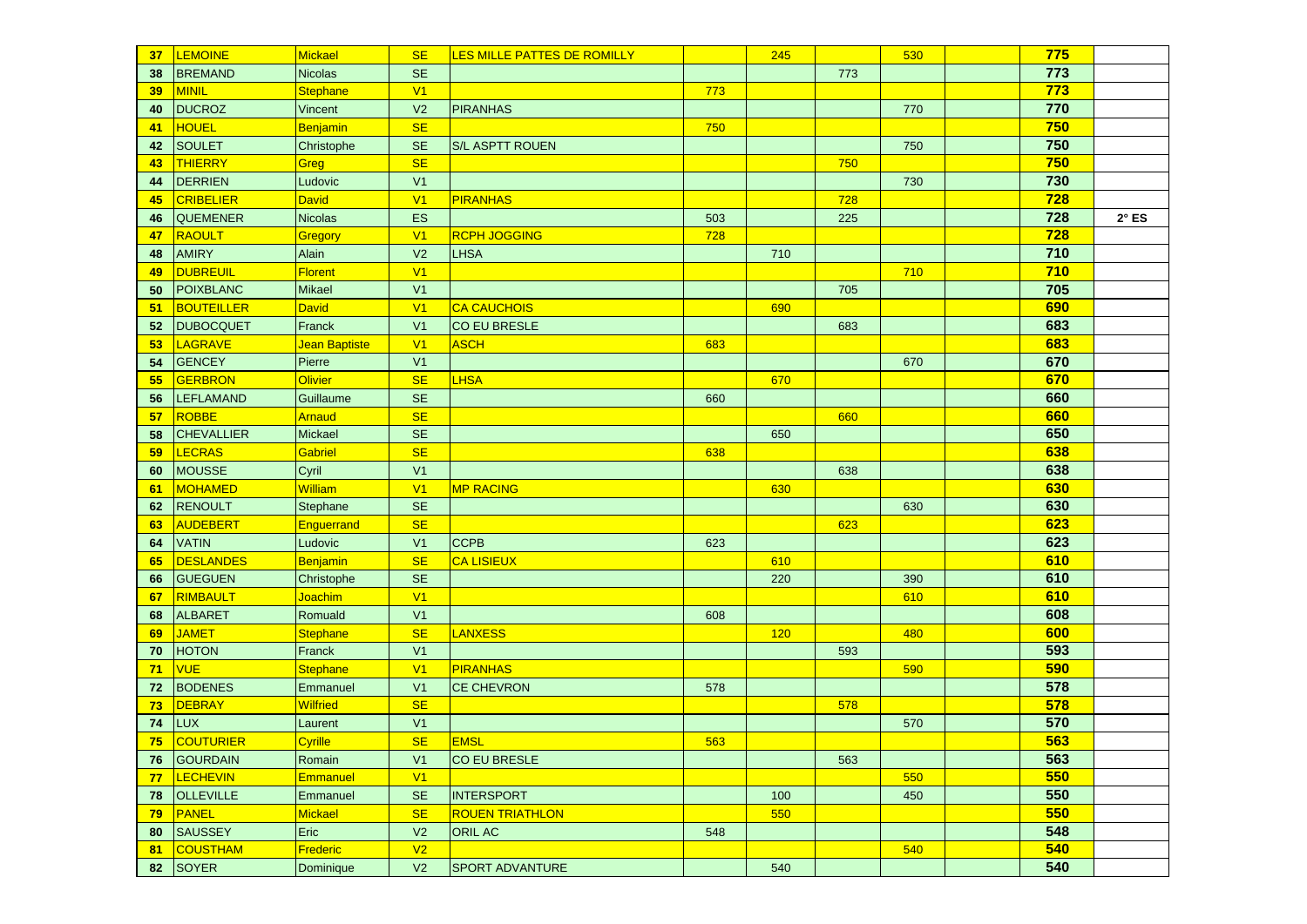| 83         | <b>BONTE</b>        | Benjamin               | V <sub>1</sub>       |                                      |     |     | 533 |     | 533 |  |
|------------|---------------------|------------------------|----------------------|--------------------------------------|-----|-----|-----|-----|-----|--|
| 84         | <b>COISY</b>        | Cyril                  | <b>SE</b>            | <b>ESMGO</b>                         | 533 |     |     |     | 533 |  |
| 85         | <b>BERTIN</b>       | Thierry                | V <sub>1</sub>       | <b>LHSA</b>                          |     | 530 |     |     | 530 |  |
| 86         | <b>BOULAY</b>       | Denis                  | V <sub>1</sub>       |                                      |     | 520 |     |     | 520 |  |
| 87         | <b>LOEUILLET</b>    | <b>Vincent</b>         | <b>SE</b>            |                                      |     |     | 518 |     | 518 |  |
| 88         | <b>TIRARD</b>       | Christophe             | V <sub>1</sub>       | <b>LIA</b>                           | 518 |     |     |     | 518 |  |
| 89         | <b>BRICHET</b>      | Mickael                | V <sub>1</sub>       | <b>OFFRANVILLE RUNNING</b>           |     | 180 |     | 330 | 510 |  |
| 90         | <b>COTTO</b>        | Mickael                | <b>SE</b>            | <b>EMS ATHLETISME</b>                |     | 130 |     | 380 | 510 |  |
| 91         | <b>DEHAIL</b>       | Benoit                 | <b>SE</b>            | <b>VS HONFLEUR</b>                   |     | 510 |     |     | 510 |  |
| 92         | <b>SEVENOU</b>      | Nicolas                | <b>SE</b>            |                                      |     |     | 503 |     | 503 |  |
| 93         | <b>CHEVALLIER</b>   | Gregory                | <b>SE</b>            |                                      |     |     |     | 500 | 500 |  |
| 94         | <b>TASSIN</b>       | Laurent                | <b>SE</b>            |                                      |     | 500 |     |     | 500 |  |
| 95         | <b>FRANCOISE</b>    | Yann                   | <b>SE</b>            | <b>MARATHONIENS D ISIGNY SUR MER</b> | 383 |     | 113 |     | 496 |  |
| 96         | <b>LECLERCQ</b>     | <b>Ulrich</b>          | <b>SE</b>            |                                      |     |     | 488 |     | 488 |  |
| 97         | <b>TRIFFAULT</b>    | Jean Christophe        | V <sub>1</sub>       | <b>GABS</b>                          | 488 |     |     |     | 488 |  |
| 98         | <b>GUERIN</b>       | Pierrick               | $\mathsf{SE}\xspace$ |                                      | 345 |     | 139 |     | 484 |  |
| 99         | <b>GREAU</b>        | <b>Bastien</b>         | <b>SE</b>            | <b>ALENCON TRIATHLON</b>             |     | 480 |     |     | 480 |  |
| 100        | <b>BERGERE</b>      | Samuel                 | <b>SE</b>            |                                      |     |     | 473 |     | 473 |  |
| 101        | <b>LEDUEY</b>       | <b>Sylvain</b>         | V <sub>1</sub>       | <b>LHSA</b>                          | 473 |     |     |     | 473 |  |
| 102        | <b>LEMOINE</b>      | François               | <b>SE</b>            | <b>CCPB</b>                          |     | 470 |     |     | 470 |  |
| 103        | <b>OLIVIER</b>      | <b>François Xavier</b> | <b>SE</b>            |                                      |     |     |     | 470 | 470 |  |
| 104        | <b>DUCHATEAU</b>    | <b>Thomas</b>          | <b>SE</b>            | <b>ALENCON TRIATHLON</b>             |     | 460 |     |     | 460 |  |
| 105        | GOUJON              | Eric                   | V <sub>2</sub>       |                                      |     |     |     | 460 | 460 |  |
| 106        | <b>BERTOIS</b>      | Benjamin               | <b>SE</b>            |                                      | 458 |     |     |     | 458 |  |
| <b>107</b> | <b>ZANTE</b>        | Fabrice                | V <sub>2</sub>       | <b>LHSA</b>                          |     | 450 |     |     | 450 |  |
| 108        | FARCY               | Cedric                 | <b>SE</b>            |                                      |     |     | 442 |     | 442 |  |
| 109        | <b>MAHIER</b>       | Alban                  | <b>SE</b>            |                                      | 442 |     |     |     | 442 |  |
| 110        | <b>MARAIS</b>       | Alexandre              | <b>SE</b>            |                                      |     | 440 |     |     | 440 |  |
| <b>111</b> | <b>MERCIER</b>      | Dany                   | V <sub>1</sub>       |                                      |     |     |     | 440 | 440 |  |
| 112        | DELALANDRE          | Alexandre              | <b>SE</b>            | <b>AS FLEXI FRANCE</b>               |     | 430 |     |     | 430 |  |
| 113        | <b>LEVASSEUR</b>    | Yann                   | V <sub>1</sub>       | <b>CCPB</b>                          | 428 |     |     |     | 428 |  |
| 114        | <b>SCOUARNEC</b>    | <b>Benoit</b>          | <b>SE</b>            | <b>GA BASSE-SEINE BOLBEC*</b>        |     |     | 428 |     | 428 |  |
| <b>115</b> | <b>NEVEU</b>        | <b>Franck</b>          | <b>SE</b>            | <b>OFFRANVILLE RUNNING</b>           |     | 140 |     | 285 | 425 |  |
| 116        | <b>LASTECOUERES</b> | <b>Stephane</b>        | V <sub>2</sub>       | <b>PIRANHAS</b>                      |     |     |     | 420 | 420 |  |
| <b>117</b> | <b>MICHEL</b>       | <b>Alexis</b>          | V <sub>1</sub>       | <b>AS POMPIERS GODERVILLE</b>        |     | 420 |     |     | 420 |  |
| 118        | <b>DUPRE</b>        | Sylvain                | <b>SE</b>            | AM SAP POMPIERS DU HAVRE             | 413 |     |     |     | 413 |  |
| <b>119</b> | MITOUARD            | <b>Pierre</b>          | V <sub>2</sub>       | <b>S/L US PALAISEAU</b>              |     |     | 413 |     | 413 |  |
| 120        | BUQUET              | Vincent                | <b>SE</b>            | <b>AS ST LEONARD</b>                 |     | 410 |     |     | 410 |  |
|            | 121 CALBRY          | Steven                 | V1                   |                                      |     |     |     | 410 | 410 |  |
|            | 122 $ F CHE$        | <b>Maxime</b>          | SE.                  |                                      | 405 |     |     |     | 405 |  |
|            | 123 JASPART         | <b>Samuel</b>          | <b>SE</b>            |                                      |     |     | 405 |     | 405 |  |
|            | 124 DEGENETAIS      | Xavier                 | <b>SE</b>            | <b>CE TOTAL</b>                      |     | 400 |     |     | 400 |  |
|            | 125 KERGARAVAT      | <b>Pierrick</b>        | <b>SE</b>            |                                      |     |     |     | 400 | 400 |  |
|            | 126 CATALFO         | Mickael                | V1                   |                                      | 398 |     |     |     | 398 |  |
| 127        | DELABRIERE          | <b>Stephane</b>        | V1                   |                                      |     |     | 398 |     | 398 |  |
|            | 128 BASHA           | Rahebar                | <b>SE</b>            | <b>ASYFH</b>                         | 390 |     |     |     | 390 |  |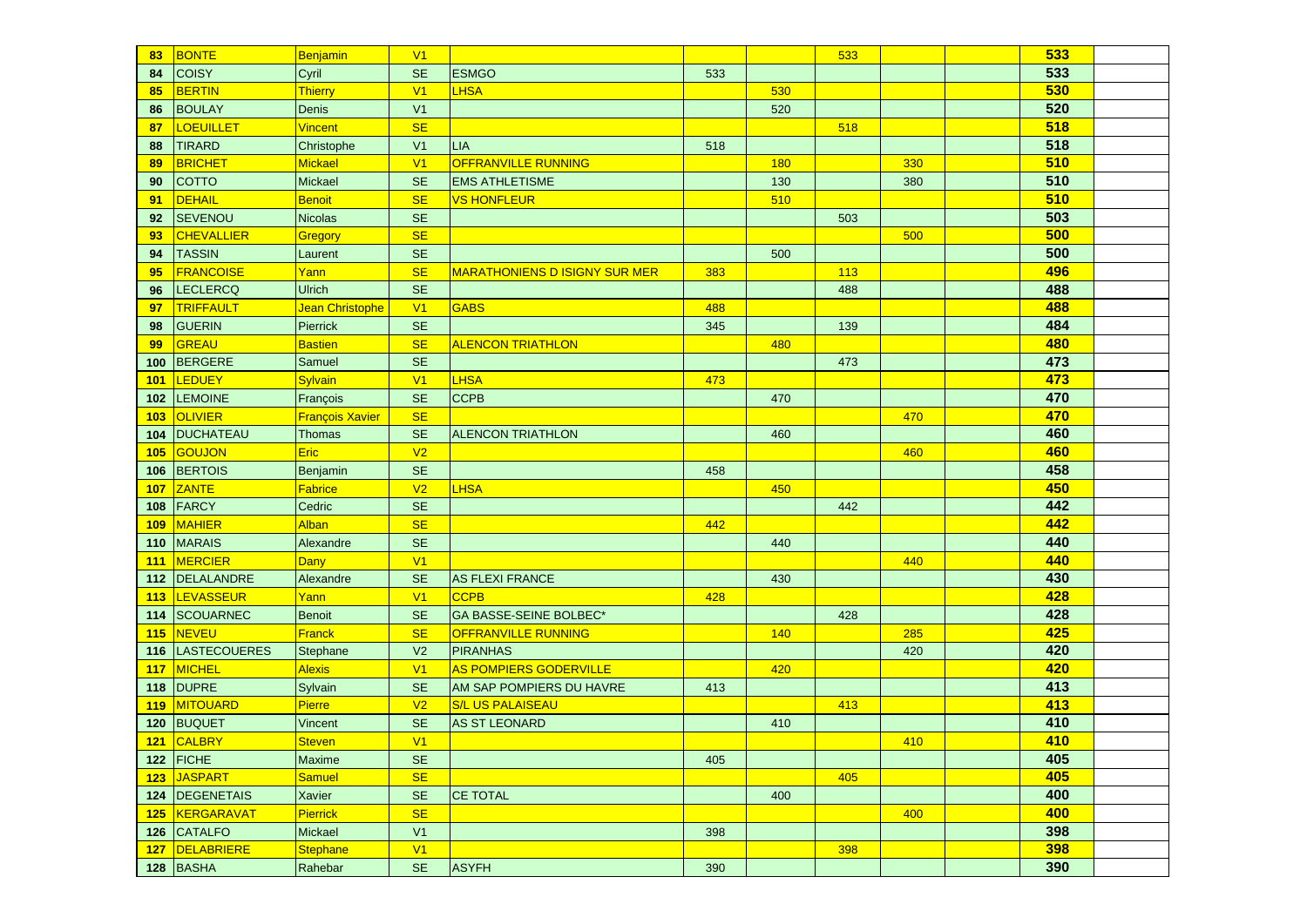| 129        | BEHAGUE            | <b>Didier</b>    | V <sub>2</sub> |                                      |     |                | 390 |     | <b>390</b> |              |
|------------|--------------------|------------------|----------------|--------------------------------------|-----|----------------|-----|-----|------------|--------------|
| 130        | <b>CHATEL</b>      | <b>Benoit</b>    | <b>SE</b>      |                                      |     |                | 383 |     | 383        |              |
| 131        | <b>EL GORTE</b>    | <b>Mostafa</b>   | V <sub>1</sub> | <b>ASM QUILLE</b>                    |     | 380            |     |     | 380        |              |
| 132        | <b>DUFRESNE</b>    | Kevin            | <b>SE</b>      |                                      | 375 |                |     |     | 375        |              |
| 133        | GENDRIN            | Samuel           | <b>SE</b>      |                                      |     |                | 375 |     | 375        |              |
| 134        | <b>DUVENOU</b>     | <b>Thomas</b>    | V <sub>1</sub> |                                      |     |                |     | 370 | 370        |              |
| 135        | PELCOQ             | <b>Kenny</b>     | <b>SE</b>      |                                      |     | 370            |     |     | 370        |              |
| 136        | DEBEAUVAIS         | <b>Bruno</b>     | V <sub>1</sub> | <b>AMICALE NEUFCHATEL ATHLETISME</b> |     |                | 368 |     | 368        |              |
| 137        | <b>LE SAUX</b>     | Thierry          | V <sub>1</sub> |                                      | 368 |                |     |     | 368        |              |
| 138        | <b>LECLERC</b>     | Ludovic          | <b>SE</b>      |                                      |     | 49             | 315 |     | 364        |              |
| 139        | <b>HAULE</b>       | <b>Julien</b>    | <b>SE</b>      |                                      |     |                |     | 360 | 360        |              |
| 140        | <b>LEBARQ</b>      | Francois         | V <sub>2</sub> | <b>AIRCELLE</b>                      | 360 |                |     |     | 360        |              |
| 141        | <b>RANCHIN</b>     | Christophe       | V <sub>1</sub> | US FORGIONNE A                       |     |                | 360 |     | 360        |              |
| 142        | <b>RIBEIRO</b>     | <b>Michel</b>    | V <sub>1</sub> | <b>SVER</b>                          |     | 360            |     |     | 360        |              |
| 143        | <b>VANDEVOORDE</b> | David            | V <sub>1</sub> | <b>MUNICIPAUX DU HAVRE</b>           | 353 |                |     |     | 353        |              |
| 144        | <b>DELAUNAY</b>    | Fabien           | <b>SE</b>      | <b>AC VEULES</b>                     |     | 29             | 323 |     | 352        |              |
| 145        | <b>MAURY</b>       | <b>Fabien</b>    | <b>SE</b>      |                                      |     |                |     | 350 | 350        |              |
| 146        | <b>FRAS</b>        | Miguel           | <b>SE</b>      |                                      |     |                | 345 |     | 345        |              |
| <b>147</b> | <b>LEMAIRE</b>     | Pierre           | V3             | <b>LHSA</b>                          |     | 5 <sub>5</sub> |     | 340 | 345        | $1^\circ$ V3 |
| 148        | <b>BEN REHOUMA</b> | Heddy            | V <sub>1</sub> | LHSA                                 |     | 340            |     |     | 340        |              |
| 149        | <b>BOULAN</b>      | <b>Johan</b>     | <b>SE</b>      |                                      |     |                | 338 |     | 338        |              |
| 150        | <b>NICAISE</b>     | Olivier          | V <sub>1</sub> | <b>AS LUBRIZOL</b>                   | 338 |                |     |     | 338        |              |
| <b>151</b> | <b>DECULTOT</b>    | <b>Florent</b>   | <b>SE</b>      | <b>AIRCELLE</b>                      | 330 |                |     |     | 330        |              |
| 152        | GILLE              | Axel             | <b>SE</b>      |                                      |     | 330            |     |     | 330        |              |
| <b>153</b> | <b>VUE</b>         | Joan             | V <sub>1</sub> |                                      |     |                | 330 |     | 330        |              |
| 154        | <b>SALE</b>        | Frederic         | V <sub>1</sub> | <b>MUNICIPAUX DU HAVRE</b>           |     | 34             |     | 290 | 324        |              |
| 155        | <b>SIMON</b>       | Christophe       | V <sub>1</sub> |                                      | 323 |                |     |     | 323        |              |
| 156        | <b>DESOEUVRE</b>   | Damien           | <b>SE</b>      | <b>CLUB OMNISPORTS HARFLEURAIS</b>   |     |                |     | 320 | 320        |              |
| 157        | <b>DURAND</b>      | Sebastien        | <b>SE</b>      | <b>LANXESS</b>                       | 315 |                |     |     | 315        |              |
| 158        | <b>VASSEUR</b>     | Vincent          | <b>SE</b>      | <b>REQUINSCOURONNAIS TRIATHLON</b>   |     | 75             |     | 240 | 315        |              |
| 159        | ROSE               | <b>Dominique</b> | V <sub>2</sub> |                                      |     |                |     | 310 | 310        |              |
| 160        | <b>GABOR</b>       | <b>David</b>     | V <sub>1</sub> |                                      |     |                | 308 |     | 308        |              |
| 161        | <b>LEBOUCHER</b>   | <b>Florian</b>   | <b>SE</b>      |                                      | 308 |                |     |     | 308        |              |
| 162        | <b>VALAUNEY</b>    | Mathieu          | <b>SE</b>      |                                      |     | $\overline{1}$ | 300 |     | 301        |              |
| 163        | <b>DUMONT</b>      | Pascal           | V <sub>1</sub> |                                      |     |                |     | 300 | 300        |              |
| 164        | <b>TARON</b>       | Etienne          | V <sub>1</sub> | <b>LHSA</b>                          | 300 |                |     |     | 300        |              |
| 165        | TEISSERE           | <b>Gilles</b>    | V <sub>1</sub> | <b>CE TOTAL</b>                      |     | 300            |     |     | 300        |              |
| 166        | <b>JOUXTEL</b>     | Jerome           | V <sub>1</sub> |                                      |     |                |     | 295 | 295        |              |
|            | 167 MANDARD        | Laurent          | V1             |                                      |     | 295            |     |     | 295        |              |
|            | 168 BELLEVILLE     | Sebastien        | V <sub>1</sub> | CO EU BRESLE                         |     |                | 293 |     | 293        |              |
|            | 169 COTTARD        | <b>Jimmy</b>     | <b>SE</b>      | <b>AIRCELLE</b>                      | 293 |                |     |     | 293        |              |
|            | <b>170 HENRY</b>   | Jerome           | <b>SE</b>      | <b>RC CAMPIGNY</b>                   |     | 290            |     |     | 290        |              |
|            | 171 BLOQUET        | Pascal           | V <sub>2</sub> |                                      |     |                | 285 |     | 285        |              |
|            |                    |                  |                |                                      |     |                |     |     | 285        |              |
|            | 172 FIRMIN         | Alban            | V <sub>1</sub> | <b>LES MAMMOUTHS</b>                 |     | 285            |     |     |            |              |
|            | 173 GUEDON         | Laurent          | V1             | <b>BOLBEC VTT AVENTURE</b>           | 285 |                |     |     | 285        |              |
|            | 174 BIMONT         | Gilles           | V <sub>2</sub> |                                      |     |                |     | 280 | 280        |              |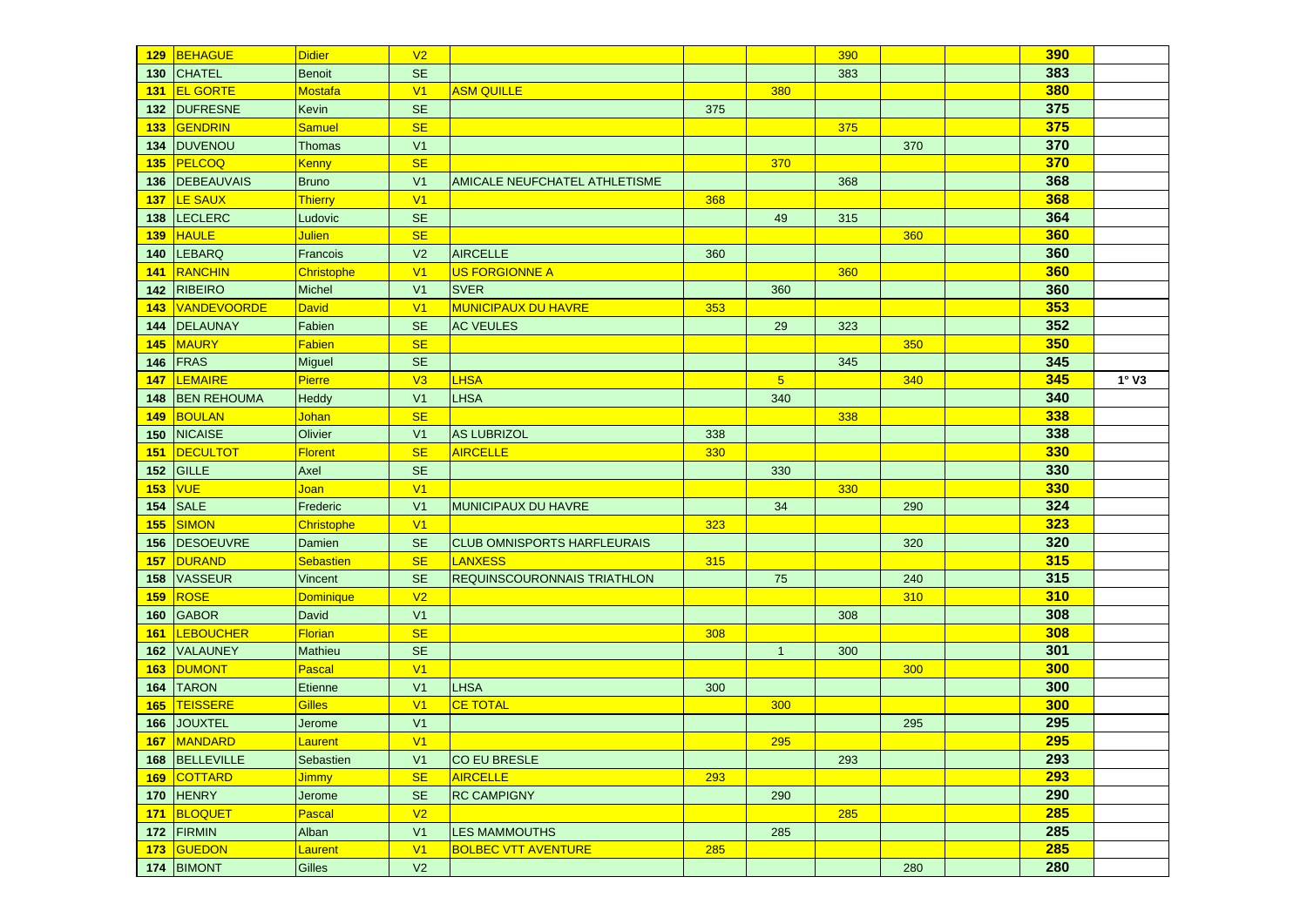| 175        | CACHAU                | Alain          | V <sub>1</sub> |                                    |     |                | 278 |     | 278 |              |
|------------|-----------------------|----------------|----------------|------------------------------------|-----|----------------|-----|-----|-----|--------------|
| 176        | <b>DUSOEWOIR</b>      | Sylvain        | <b>SE</b>      | <b>CE TOURRES &amp; CIE</b>        | 278 |                |     |     | 278 |              |
| <b>177</b> | <b>HEBERT</b>         | Cyril          | <b>SE</b>      | <b>ASCH</b>                        |     | 275            |     |     | 275 |              |
| 178        | <b>TESSIER</b>        | Pierre         | <b>SE</b>      |                                    |     |                |     | 275 | 275 |              |
| 179        | <b>ARNOUX</b>         | Gildas         | <b>SE</b>      | <b>CE CHEVRON</b>                  |     | 270            |     |     | 270 |              |
| 180        | <b>JAFFREZIC</b>      | <b>Maxime</b>  | <b>SE</b>      | <b>CLUB OMNISPORTS HARFLEURAIS</b> |     |                |     | 270 | 270 |              |
| <b>181</b> | <b>LE BERTHIER</b>    | Mickael        | <b>SE</b>      |                                    | 270 |                |     |     | 270 |              |
| 182        | <b>MOINET BOULEIS</b> | Etienne        | <b>SE</b>      |                                    |     |                | 270 |     | 270 |              |
| 183        | <b>CUVILLIEZ</b>      | Sebastien      | V <sub>1</sub> | <b>US GD FECAMP ATHLE</b>          |     | 265            |     |     | 265 |              |
| 184        | <b>RAGOT</b>          | <b>Nicolas</b> | <b>SE</b>      |                                    |     |                |     | 265 | 265 |              |
| <b>185</b> | <b>DESJARDINS</b>     | <b>Xavier</b>  | <b>SE</b>      | <b>AYCD YERVILLE</b>               |     | 3 <sup>2</sup> |     | 260 | 263 |              |
| 186        | <b>HUON</b>           | Romain         | <b>SE</b>      |                                    | 263 |                |     |     | 263 |              |
| <b>187</b> | <b>MASSON</b>         | Stephane       | V <sub>1</sub> | <b>AMICALE DU VAL DE SOMME</b>     |     |                | 263 |     | 263 |              |
| 188        | <b>TESSON</b>         | Fabrice        | V <sub>1</sub> | <b>CE TOTAL</b>                    |     | 260            |     |     | 260 |              |
| 189        | <b>LECLERC</b>        | <b>Jerome</b>  | V <sub>2</sub> |                                    |     | 27             |     | 230 | 257 |              |
| 190        | <b>GOUDEAU</b>        | Sylvain        | V <sub>1</sub> | L ELAN DE L ODON                   |     | 255            |     |     | 255 |              |
| 191        | <b>HAMON</b>          | Frederic       | V <sub>2</sub> |                                    |     |                |     | 255 | 255 |              |
| 192        | <b>MAUROUARD</b>      | Sebastien      | <b>SE</b>      |                                    |     |                | 255 |     | 255 |              |
| 193        | <b>MICHEL</b>         | <b>Charly</b>  | V <sub>1</sub> | <b>AS POMPIERS GODERVILLE</b>      | 255 |                |     |     | 255 |              |
| 194        | LE NOUAILLE           | Aurelien       | V <sub>1</sub> | <b>SPORT ADVANTURE</b>             |     | 43             |     | 210 | 253 |              |
| 195        | <b>GODEFROY</b>       | <b>Stephan</b> | V <sub>1</sub> | L ELAN DE L ODON                   |     | 250            |     |     | 250 |              |
| 196        | <b>GUERY</b>          | Christophe     | V <sub>2</sub> | <b>AC VEULAIS</b>                  |     |                |     | 250 | 250 |              |
| <b>197</b> | <b>KOLENDA</b>        | <b>Steve</b>   | <b>SE</b>      |                                    |     | 25             |     | 225 | 250 |              |
| 198        | <b>GLEY</b>           | Mickael        | <b>SE</b>      |                                    |     |                | 248 |     | 248 |              |
| <b>199</b> | <b>LEMIEUX</b>        | Christian      | V <sub>1</sub> | <b>HAC TRIATHLON</b>               | 248 |                |     |     | 248 |              |
| 200        | <b>LECLERC</b>        | Laurent        | V <sub>1</sub> |                                    |     |                |     | 245 | 245 |              |
| 201        | <b>BERNARD</b>        | Frederic       | V <sub>1</sub> | <b>OVTT LILLEBONNE</b>             |     | 240            |     |     | 240 |              |
| 202        | <b>BULAND</b>         | Alain          | V <sub>2</sub> | <b>ASCH</b>                        | 240 |                |     |     | 240 |              |
| 203        | <b>LEJEUNE</b>        | <b>Julien</b>  | <b>SE</b>      |                                    |     |                | 240 |     | 240 |              |
| 204        | <b>QUEMENER</b>       | <b>Brice</b>   | <b>SE</b>      |                                    |     | 18             | 222 |     | 240 |              |
| 205        | <b>BONNET</b>         | Richard        | V <sub>2</sub> | <b>COB</b>                         |     | 235            |     |     | 235 |              |
| 206        | <b>RENOULT</b>        | Eric           | V <sub>1</sub> |                                    |     |                |     | 235 | 235 |              |
| 207        | <b>POSSEME</b>        | Yoann          | <b>SE</b>      | LE HAVRE S'PORT ATHLETISME         |     |                | 233 |     | 233 |              |
| 208        | <b>VASSEUR</b>        | Emilien        | <b>SE</b>      |                                    | 233 |                |     |     | 233 |              |
| 209        | <b>STEIBEL</b>        | <b>Jocelyn</b> | V1             |                                    |     | 230            |     |     | 230 |              |
| 210        | <b>CHOUQUET</b>       | Alex           | <b>SE</b>      | <b>EMSL</b>                        |     | 225            |     |     | 225 |              |
| 211        | <b>LEROY</b>          | Olivier        | V <sub>2</sub> | <b>BIORUN</b>                      | 225 |                |     |     | 225 |              |
| 212        | LAMBARD               | Alain          | V <sub>2</sub> | AMICALE NEUCHATEL ATHLETISME       | 222 |                |     |     | 222 |              |
|            | 213 BASSET            | <b>Bruno</b>   | V <sub>2</sub> |                                    |     |                |     | 220 | 220 |              |
|            | $214$ FUDAL           | <b>Thomas</b>  | <b>JU</b>      |                                    | 218 |                |     |     | 218 | $1^\circ$ JU |
|            | 215 MOITRY            | Pierre         | <b>SE</b>      |                                    |     |                | 218 |     | 218 |              |
|            | $216$ BUREL           | Fabrice        | V1             |                                    |     | 215            |     |     | 215 |              |
|            | 217 DESBUIS           | Eric           | V1             |                                    |     | $1 -$          | 214 |     | 215 |              |
|            | 218 QUENTIN           | Franck         | V <sub>1</sub> |                                    |     |                |     | 215 | 215 |              |
|            | 219  LEGRAND          | Boris          | V1             | <b>ASYFH</b>                       | 214 |                |     |     | 214 |              |
|            | 220 AUBIN             | Claude         | V <sub>2</sub> | <b>AS EPREVILLE</b>                |     | 210            |     |     | 210 |              |
|            |                       |                |                |                                    |     |                |     |     |     |              |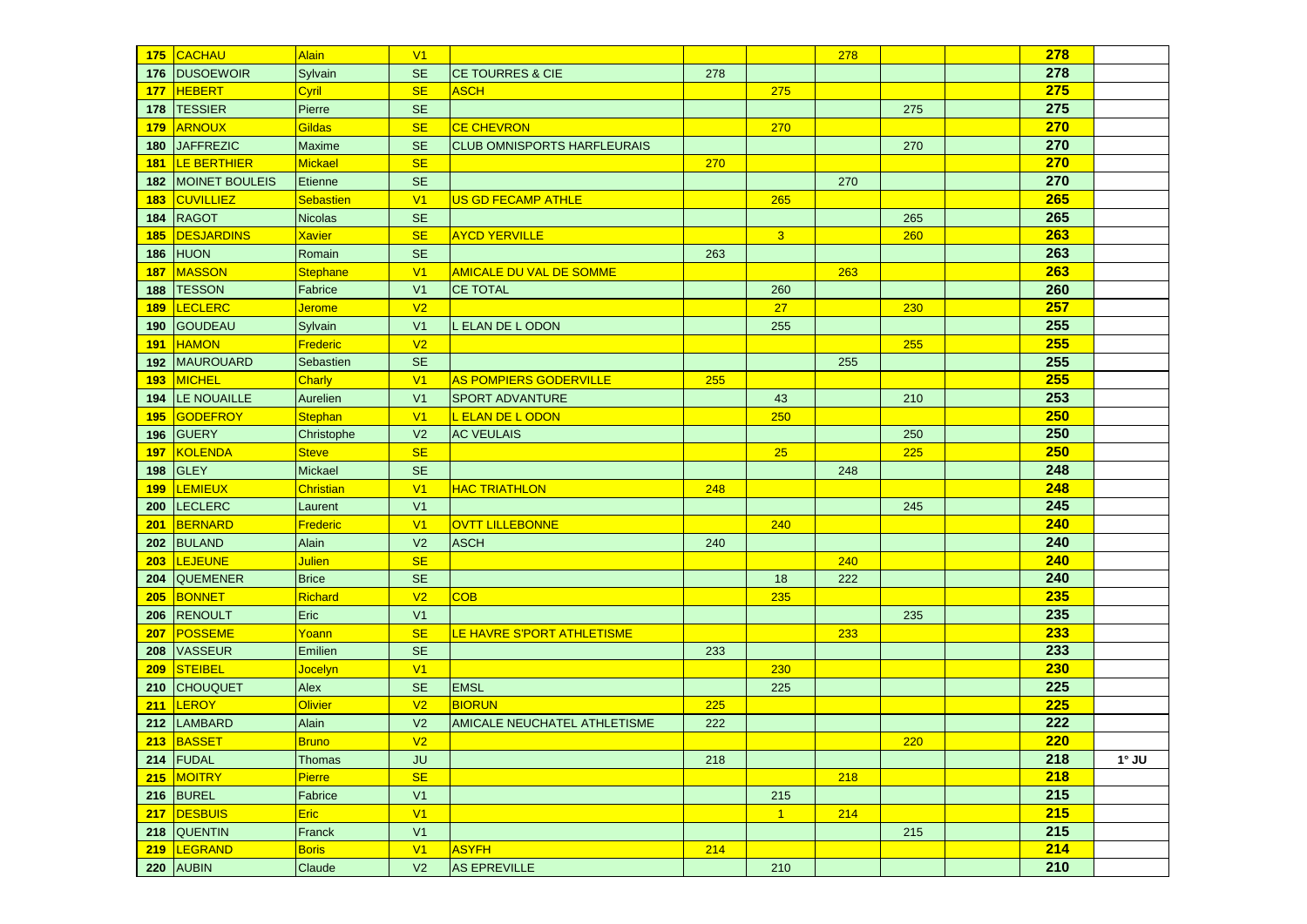| 221 | <b>DEGREMONT</b>       | <b>David</b>         | <b>SE</b>      | <b>PEGASE TEAM</b>                    | 210 |                |                |     | 210        |              |
|-----|------------------------|----------------------|----------------|---------------------------------------|-----|----------------|----------------|-----|------------|--------------|
| 222 | <b>REININGER</b>       | Olivier              | V <sub>1</sub> | OISSEL ATHLETISME CLUB 76             |     |                | 210            |     | 210        |              |
| 223 | <b>BEAURAIN</b>        | <b>Florent</b>       | <b>SE</b>      |                                       | 207 |                |                |     | 207        |              |
| 224 | <b>FORESTIER</b>       | Romain               | <b>SE</b>      | <b>CO EU BRESLE</b>                   |     |                | 207            |     | 207        |              |
| 225 | <b>COSSE</b>           | <b>Sebastien</b>     | V <sub>1</sub> |                                       |     | $\overline{1}$ |                | 205 | 206        |              |
| 226 | <b>GARCIA</b>          | Jimmy                | <b>ES</b>      |                                       | 199 |                | $6\phantom{1}$ |     | 205        | $3^\circ$ ES |
| 227 | <b>TURPIN</b>          | <b>David Maurice</b> | V <sub>1</sub> | <b>TOTAL NORMANDIE</b>                |     | 205            |                |     | 205        |              |
| 228 | <b>CAPDET</b>          | Laurent              | V <sub>1</sub> |                                       | 203 |                |                |     | 203        |              |
| 229 | <b>LETELLIER</b>       | Frederic             | <b>SE</b>      | <b>S/L ENTENTE MT ST AIGNAN MAROM</b> |     |                | 203            |     | 203        |              |
| 230 | <b>COURTEL</b>         | Sylvain              | <b>SE</b>      | <b>AYCD YERVILLE</b>                  |     | $\overline{1}$ | 199            |     | 200        |              |
| 231 | <b>FORTOUL</b>         | Benoit               | V <sub>1</sub> | LHSA                                  |     | 200            |                |     | 200        |              |
| 232 | <b>RIDEL</b>           | Jacques              | <b>SE</b>      |                                       |     |                |                | 200 | 200        |              |
| 233 | <b>FRANCOIS</b>        | <b>Willy</b>         | V <sub>1</sub> |                                       | 195 |                |                |     | <b>195</b> |              |
| 234 | <b>JOSSE</b>           | Cyrille              | V <sub>2</sub> |                                       |     |                |                | 195 | 195        |              |
| 235 | <b>MAUROUARD</b>       | Sebastien            | V <sub>1</sub> |                                       |     | 195            |                |     | <b>195</b> |              |
| 236 | <b>RUEZ</b>            | Julien               | <b>SE</b>      | <b>HORS STADE FFA</b>                 |     |                | 195            |     | 195        |              |
| 237 | <b>CANEL</b>           | Louis                | <b>JU</b>      | <b>LHSA</b>                           | 192 |                |                |     | <b>192</b> | $2^\circ$ JU |
| 238 | <b>COLLET</b>          | Louis                | V3             |                                       |     |                | 192            |     | 192        | 2°V3         |
| 239 | <b>GALLEMAND</b>       | Christophe           | V <sub>1</sub> |                                       |     | $\overline{1}$ |                | 190 | <b>191</b> |              |
| 240 | <b>DUVIEU</b>          | David                | <b>SE</b>      | <b>RCPH JOGGING</b>                   |     | 190            |                |     | 190        |              |
| 241 | <b>GUERET</b>          | Romuald              | <b>SE</b>      | <b>ST SAUVEUR RC</b>                  | 188 |                |                |     | <b>188</b> |              |
| 242 | POUSSIER               | William              | <b>SE</b>      |                                       |     |                | 188            |     | 188        |              |
| 243 | CORNILLOT              | <b>Vincent</b>       | V <sub>1</sub> | DOUANES DU HAVRE                      |     | $\overline{1}$ |                | 185 | <b>186</b> |              |
| 244 | <b>LORY</b>            | Mathieu              | V <sub>1</sub> | <b>ASCEMMA</b>                        |     | 185            |                |     | 185        |              |
| 245 | <b>BOURDON</b>         | François             | <b>SE</b>      |                                       |     |                | 184            |     | 184        |              |
| 246 | <b>GROUAZEL</b>        | David                | V <sub>1</sub> |                                       | 184 |                |                |     | 184        |              |
| 247 | <b>AGEZ</b>            | Stephane             | V <sub>2</sub> |                                       |     |                |                | 180 | <b>180</b> |              |
| 248 | <b>DELAUNE</b>         | Guillaume            | <b>SE</b>      | <b>LHSA</b>                           | 180 |                |                |     | 180        |              |
| 249 | <b>VILLAIN</b>         | <b>Thierry</b>       | V <sub>1</sub> |                                       |     |                | 180            |     | <b>180</b> |              |
| 250 | <b>DA SILVA SOARES</b> | Joaquim              | V <sub>1</sub> |                                       | 177 |                |                |     | 177        |              |
| 251 | GINARD                 | Alexandre            | <b>SE</b>      |                                       |     |                | 177            |     | <b>177</b> |              |
| 252 | FEREY                  | Christian            | V <sub>2</sub> | <b>AYCD YERVILLE</b>                  |     | $\mathbf{1}$   |                | 175 | 176        |              |
| 253 | <b>FOUQUAY</b>         | <b>Sebastien</b>     | <b>SE</b>      |                                       |     | 175            |                |     | 175        |              |
| 254 | <b>CHESNEL</b>         | Julien               | <b>SE</b>      |                                       |     | $\mathbf{1}$   | 173            |     | 174        |              |
| 255 | <b>MULLER</b>          | Benoit               | <b>SE</b>      |                                       | 173 |                |                |     | 173        |              |
| 256 | <b>DEMANGE</b>         | Florent              | <b>SE</b>      |                                       |     |                |                | 170 | 170        |              |
| 257 | PASQUET                | François             | <b>SE</b>      | <b>CE CHEVRON</b>                     |     | 170            |                |     | 170        |              |
| 258 | <b>LEMARCHANDS</b>     | <b>Thomas</b>        | <b>SE</b>      |                                       | 169 |                |                |     | 169        |              |
|     | 259 VACANDARD          | Alexandre            | SE             | AMICALE NEUFCHATEL ATHLETISME         |     |                | 169            |     | 169        |              |
|     | 260 DESCHAMP           | Philippe             | V <sub>2</sub> |                                       | 165 |                | $\overline{1}$ |     | 166        |              |
|     | 261 TROHEL             | Fabrice              | <b>SE</b>      | <b>CA CAUCHOIS</b>                    |     | $\overline{1}$ |                | 165 | <b>166</b> |              |
|     | 262 HALUCH             | Richard              | V <sub>2</sub> | <b>AS EPREVILLE</b>                   |     | 165            |                |     | 165        |              |
| 263 | LEFEBVRE               | Mickael              | <b>SE</b>      |                                       |     |                | 165            |     | <b>165</b> |              |
|     | 264 DANIEL             | Marc                 | V <sub>1</sub> | <b>MACADAM SAINT NICOLAS</b>          |     |                | 162            |     | 162        |              |
| 265 | GODEFROY               | Gilbert              | V3             | <b>COH</b>                            | 162 |                |                |     | 162        | 3°V3         |
|     | 266 BOINET             | Pascal               | V <sub>1</sub> |                                       |     |                |                | 160 | 160        |              |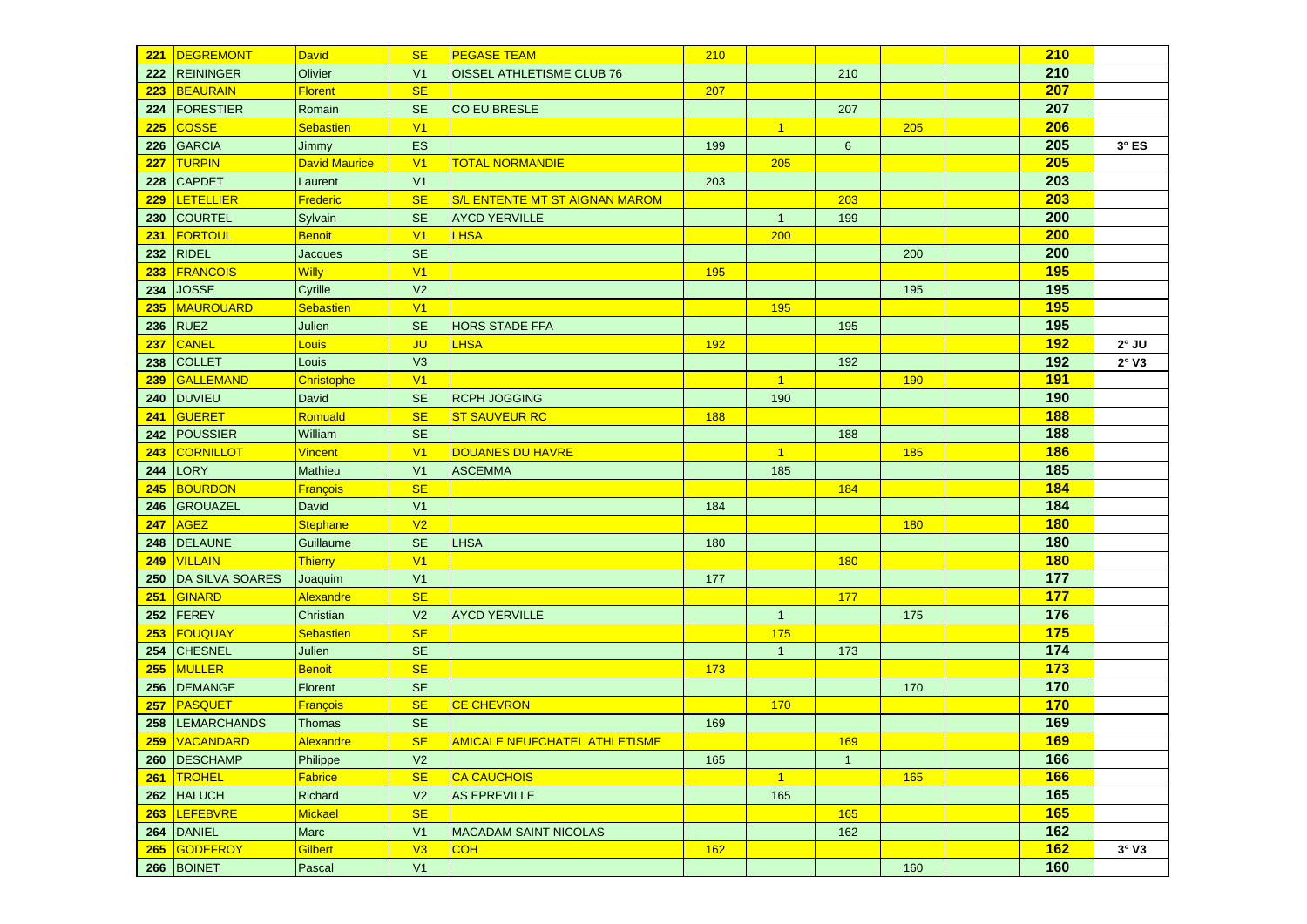| 267        | DEMARE             | <b>Stephane</b>        | V <sub>1</sub> | <b>MUNICIPAUX DU HAVRE</b>           |     | 160            |              |     | <b>160</b> |  |
|------------|--------------------|------------------------|----------------|--------------------------------------|-----|----------------|--------------|-----|------------|--|
| 268        | <b>CREVIER</b>     | Ludovic                | V <sub>1</sub> | <b>AC VEULAIS</b>                    |     |                | 158          |     | 158        |  |
| 269        | SIEURIN            | <b>Didier</b>          | V <sub>1</sub> | <b>PEGASE TEAM</b>                   | 158 |                |              |     | 158        |  |
| 270        | GILSOUL            | Philippe               | V <sub>1</sub> | <b>SIDEL</b>                         |     | 155            |              |     | 155        |  |
| 271        | <b>SIEBATCHEU</b>  | <b>Alain</b>           | V <sub>1</sub> |                                      |     |                |              | 155 | <b>155</b> |  |
| 272        | <b>CARPENTIER</b>  | <b>Martial</b>         | V <sub>1</sub> | <b>ESMGO</b>                         | 154 |                |              |     | 154        |  |
| 273        | LORIN              | Raynald                | V <sub>1</sub> |                                      |     |                | 154          |     | 154        |  |
| 274        | DOMINGO            | Damien                 | V <sub>1</sub> |                                      |     |                |              | 150 | 150        |  |
| 275        | <b>FOUBERT</b>     | Frederic               | V <sub>2</sub> |                                      |     | 150            |              |     | <b>150</b> |  |
| 276        | <b>PIGACHE</b>     | Daniel                 | V3             | <b>AS LUBRIZOL</b>                   | 150 |                |              |     | 150        |  |
| <b>277</b> | <b>TREHET</b>      | <b>Hubert</b>          | V <sub>2</sub> | <b>AMICALE NEUFCHATEL ATHLETISME</b> |     |                | 150          |     | <b>150</b> |  |
| 278        | <b>BOURGOIS</b>    | Frederic               | V <sub>1</sub> |                                      |     |                | 147          |     | 147        |  |
| 279        | DEROBERT           | Guillaume              | <b>SE</b>      |                                      | 147 |                |              |     | 147        |  |
| 280        | <b>BOUQUIN</b>     | Laurent                | V <sub>1</sub> | ASSOCIATION COUREURS VALLEE AN       |     |                |              | 145 | 145        |  |
| 281        | <b>TORQUET</b>     | Jean Philippe          | <b>SE</b>      |                                      |     | 145            |              |     | <b>145</b> |  |
| 282        | <b>MONIER</b>      | Samuel                 | <b>SE</b>      |                                      |     |                | 143          |     | 143        |  |
| 283        | <b>VIMARD</b>      | <b>Sebastien</b>       | V <sub>1</sub> | <b>PEGASE TEAM</b>                   | 143 |                |              |     | 143        |  |
| 284        | <b>GIBEAUX</b>     | Christophe             | V <sub>1</sub> |                                      |     |                |              | 140 | 140        |  |
| 285        | <b>TURQUETILLE</b> | <b>Ludovic</b>         | <b>SE</b>      |                                      | 139 |                | $\mathbf{1}$ |     | 140        |  |
| 286        | <b>ANTOINE</b>     | Romain                 | <b>SE</b>      |                                      |     |                | 135          |     | 135        |  |
| 287        | BOLASELL           | Eric                   | V <sub>1</sub> |                                      | 135 |                |              |     | <b>135</b> |  |
| 288        | <b>LEROY</b>       | Julien                 | <b>SE</b>      | <b>RCCN</b>                          |     | 135            |              |     | 135        |  |
| 289        | <b>PICARD</b>      | <b>Martial</b>         | V1             |                                      |     |                |              | 135 | <b>135</b> |  |
| 290        | <b>CHRISTOPHE</b>  | Vincent                | <b>SE</b>      | <b>AIRCELLE</b>                      | 132 |                |              |     | 132        |  |
| 291        | <b>TIRE</b>        | <b>Franck</b>          | V1             |                                      |     |                | 132          |     | <b>132</b> |  |
| 292        | KACZMAREK          | Mathieu                | <b>SE</b>      | <b>OFFRANVILLE RUNNING</b>           |     | $\mathbf{1}$   |              | 130 | 131        |  |
| 293        | <b>LAGRUE</b>      | <b>Herve</b>           | V1             |                                      | 128 |                |              |     | 128        |  |
| 294        | <b>PLANCHON</b>    | <b>Nicolas</b>         | <b>SE</b>      |                                      |     |                | 128          |     | 128        |  |
| 295        | <b>GUEROULT</b>    | Romuald                | <b>SE</b>      |                                      |     | 125            |              |     | 125        |  |
| 296        | <b>KEREN</b>       | Ziv                    | V <sub>1</sub> |                                      |     |                |              | 125 | 125        |  |
| 297        | <b>DUREL</b>       | <b>Jean</b>            | V <sub>2</sub> |                                      | 124 |                |              |     | 124        |  |
| 298        | VENDANGER          | Franck                 | V <sub>1</sub> | AMICALE NEUFCHATEL ATHLETISME        |     |                | 124          |     | 124        |  |
| 299        | <b>POUPINELLE</b>  | Sylvain                | V <sub>2</sub> |                                      |     | $\vert$ 1      |              | 120 | 121        |  |
| 300        | <b>GEFFROY</b>     | Philippe               | V <sub>1</sub> |                                      |     |                | 120          |     | 120        |  |
| 301        | LEPRETRE           | <b>Boris</b>           | <b>SE</b>      |                                      | 120 |                |              |     | 120        |  |
| 302        | BELLET             | Dominique              | V <sub>1</sub> |                                      |     |                | 117          |     | 117        |  |
| 303        | <b>VOLLET</b>      | <mark>Jean Marc</mark> | V <sub>2</sub> |                                      | 117 |                |              |     | 117        |  |
| 304        | BOUTEILLER         | Frederic               | V <sub>1</sub> |                                      |     | $\mathbf{1}$   |              | 115 | 116        |  |
|            | 305 CHEVALIER      | John                   | V1             | <b>POMPIERS CANTELEU</b>             |     | 115            |              |     | 115        |  |
|            | 306 COTINAUD       | Eric                   | V <sub>2</sub> |                                      | 113 |                |              |     | 113        |  |
|            | 307 COUPET         | Mathieu                | <b>SE</b>      | <b>SIDEL</b>                         |     | $\vert$ 1      |              | 110 | 111        |  |
|            | <b>308 CORNU</b>   | <b>Bernard</b>         | V <sub>2</sub> | LA BOUSSOLE GONFREVILLAISE           |     | 110            |              |     | 110        |  |
|            | 309 DUHAMEL        | <b>Damien</b>          | <b>SE</b>      |                                      |     | $\overline{1}$ | 109          |     | 110        |  |
|            | 310   LONGUEMARE   | Romain                 | <b>SE</b>      |                                      | 109 |                |              |     | 109        |  |
| 311        | <b>HERBAUT</b>     | <b>David</b>           | V1             |                                      | 105 |                |              |     | 105        |  |
|            | 312 LEGEAI         | François               | V1             |                                      |     |                |              | 105 | 105        |  |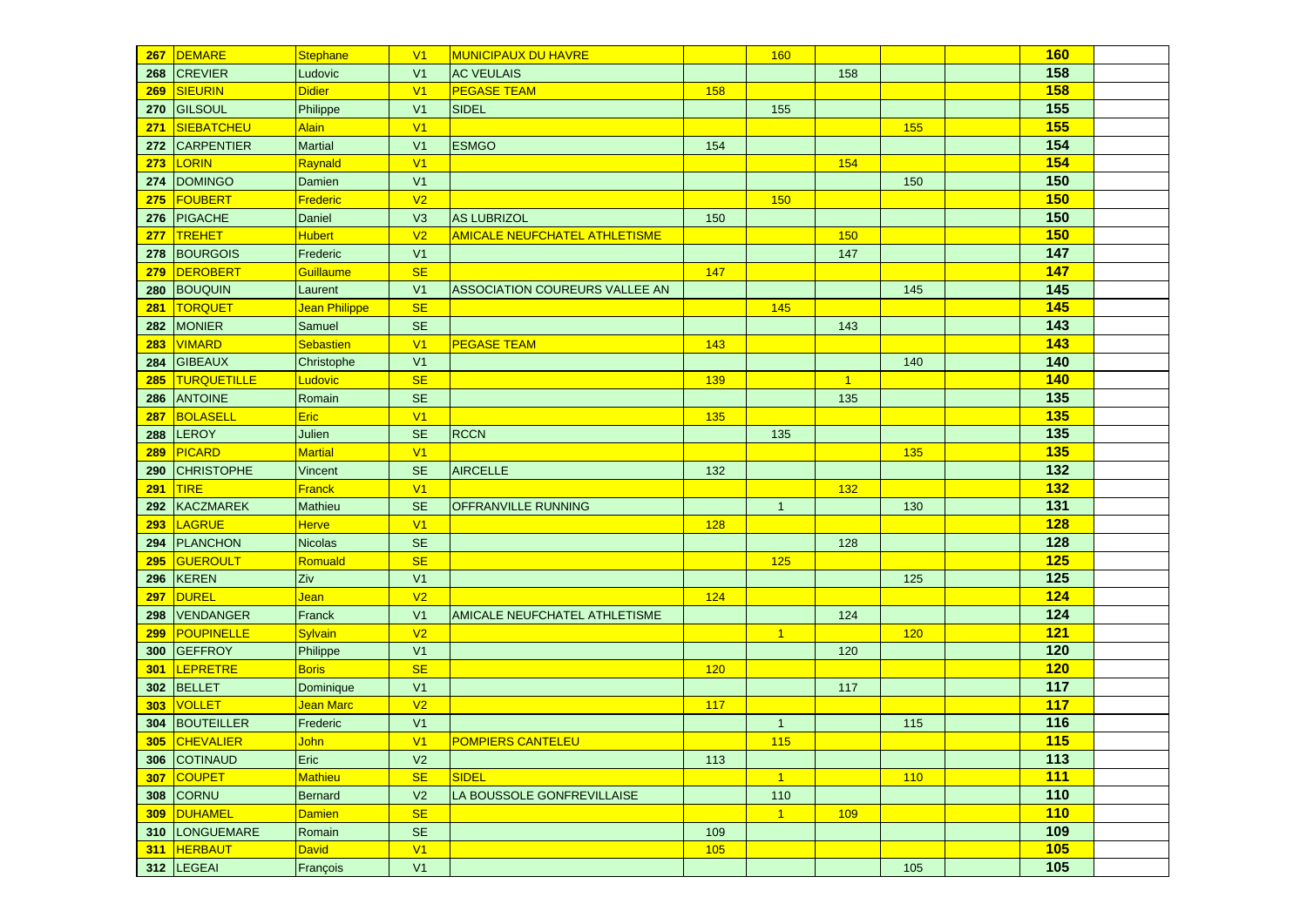|     | 313 MARELLE      | Gilles             | V <sub>1</sub>       | <b>CLUB ATHLETIQUE CAUCHOIS</b>      |     |                | 105 |     | 105 |  |
|-----|------------------|--------------------|----------------------|--------------------------------------|-----|----------------|-----|-----|-----|--|
| 314 | MOUMEN           | Hassan             | V <sub>1</sub>       |                                      |     | 105            |     |     | 105 |  |
| 315 | <b>HEBERT</b>    | <b>David</b>       | V <sub>1</sub>       |                                      |     |                | 102 |     | 102 |  |
| 316 | TRIDIEL          | Vianney            | <b>SE</b>            |                                      | 102 |                |     |     | 102 |  |
| 317 | NOLLENT          | Jean Pierre        | V <sub>1</sub>       |                                      |     |                |     | 100 | 100 |  |
| 318 | PAUMIER          | Pascal             | V <sub>2</sub>       | <b>RCPH JOGGING</b>                  |     | $\overline{1}$ | 98  |     | 99  |  |
| 319 | <b>JOUETTE</b>   | <b>Patrick</b>     | V <sub>2</sub>       | <b>GACCSR</b>                        | 98  |                |     |     | 98  |  |
| 320 | HURE             | Marcel             | V <sub>2</sub>       | ASSOCIATION COUREURS VALLEE AN       |     |                |     | 95  | 95  |  |
| 321 | PARMENTIER       | Christophe         | <b>SE</b>            | <b>COH</b>                           |     | 95             |     |     | 95  |  |
| 322 | PEREZ            | Edouard            | V3                   |                                      |     | $\mathbf{1}$   | 94  |     | 95  |  |
| 323 | <b>BERTOIS</b>   | Gilbert            | V3                   |                                      | 94  |                |     |     | 94  |  |
| 324 | LE DOARE         | Werner             | V <sub>1</sub>       | <b>SIDEL</b>                         |     | $\overline{1}$ |     | 90  | 91  |  |
| 325 | <b>FREBOURG</b>  | <b>Davy</b>        | <b>SE</b>            |                                      |     | 90             |     |     | 90  |  |
| 326 | <b>LEGEAI</b>    | <b>Louis Marie</b> | V <sub>1</sub>       |                                      |     |                | 90  |     | 90  |  |
| 327 | QUERNE           | Jean Claude        | V3                   | <b>AIRCELLE</b>                      | 90  |                |     |     | 90  |  |
| 328 | <b>BLIN</b>      | Florent            | <b>SE</b>            |                                      |     |                | 87  |     | 87  |  |
| 329 | <b>CHEVALIER</b> | Richard            | V <sub>2</sub>       | <b>LHSA</b>                          | 87  |                |     |     | 87  |  |
| 330 | <b>BUISSON</b>   | Olivier            | V <sub>1</sub>       |                                      |     |                |     | 85  | 85  |  |
| 331 | <b>DUMESNIL</b>  | <b>Patrice</b>     | V <sub>2</sub>       | <b>CCPB</b>                          |     | 85             |     |     | 85  |  |
| 332 | <b>HEUZE</b>     | David              | V <sub>1</sub>       |                                      | 83  |                |     |     | 83  |  |
| 333 | <b>MASSY</b>     | <b>Mickael</b>     | <b>SE</b>            |                                      |     |                | 83  |     | 83  |  |
| 334 | <b>BEAUFILS</b>  | Alexandre          | <b>SE</b>            | <b>LHSA</b>                          |     | 80             |     |     | 80  |  |
| 335 | LELOUP           | <b>Frank</b>       | V <sub>1</sub>       |                                      |     |                |     | 80  | 80  |  |
| 336 | <b>CATELAN</b>   | Jean Jacques       | V <sub>3</sub>       | <b>CORS</b>                          | 79  |                |     |     | 79  |  |
| 337 | <b>JULIEN</b>    | Christophe         | V <sub>1</sub>       | <b>AMICALE NEUFCHATEL ATHLETISME</b> |     |                | 79  |     | 79  |  |
| 338 | TROCCAZ          | <b>Michel</b>      | V <sub>2</sub>       | <b>AIRCELLE</b>                      |     | 42             |     | 35  | 77  |  |
| 339 | <b>BUTOR</b>     | Nicolas            | <b>SE</b>            |                                      |     |                |     | 75  | 75  |  |
| 340 | <b>FONTAINE</b>  | <b>Thomas</b>      | V <sub>1</sub>       |                                      | 75  |                |     |     | 75  |  |
| 341 | <b>HACHE</b>     | Guillaume          | V <sub>1</sub>       |                                      |     |                | 75  |     | 75  |  |
| 342 | <b>FOLLAIN</b>   | <b>Hubert</b>      | V <sub>1</sub>       |                                      |     |                | 72  |     | 72  |  |
| 343 | <b>VAUTIER</b>   | Sebastien          | <b>SE</b>            |                                      | 72  |                |     |     | 72  |  |
| 344 | <b>GOUJON</b>    | Olivier            | V <sub>1</sub>       |                                      |     |                |     | 70  | 70  |  |
| 345 | GRARD            | <b>Josselin</b>    | <b>SE</b>            |                                      |     | 70             |     |     | 70  |  |
| 346 | ALLEAUME         | Francois           | <b>SE</b>            | <b>PEGASE TEAM</b>                   | 68  |                |     |     | 68  |  |
| 347 | DELARUE          | <b>Andre</b>       | V3                   | <u>US FORGIONNE A</u>                |     |                | 68  |     | 68  |  |
| 348 | RICCI            | Jean Luc           | V <sub>2</sub>       |                                      |     | $\mathbf{1}$   |     | 65  | 66  |  |
| 349 | <b>LESAGE</b>    | Arnaud             | V <sub>1</sub>       |                                      |     | 65             |     |     | 65  |  |
| 350 | <b>SENECHAL</b>  | Eric               | V <sub>2</sub>       | <b>CO EU BRESLE</b>                  |     | $\overline{1}$ | 64  |     | 65  |  |
|     | 351 ROMO         | <mark>Jose</mark>  | V2                   | CCPB                                 | 64  |                |     |     | 64  |  |
|     | 352 HARDY        | Christophe         | V <sub>2</sub>       |                                      |     |                | 60  |     | 60  |  |
|     | 353 LECLERC      | <b>David</b>       | V1                   | <b>RUNNING CLUB DE CORBIE</b>        |     |                |     | 60  | 60  |  |
|     | 354 LONGUEMARE   | Fabien             | $\mathsf{SE}\xspace$ | <b>LHSA</b>                          | 60  |                |     |     | 60  |  |
|     | 355 POUPARD      | Pierre             | <b>SE</b>            | <b>COH</b>                           |     | 60             |     |     | 60  |  |
|     | 356 ANDRIEU      | Quentin            | <b>SE</b>            |                                      |     |                | 57  |     | 57  |  |
|     | 357 LETELIER     | Raynald            | V1                   | SIDEL                                | 57  |                |     |     | 57  |  |
|     | 358 CASTELLANI   | Jean Simon         | V1                   |                                      |     |                |     | 55  | 55  |  |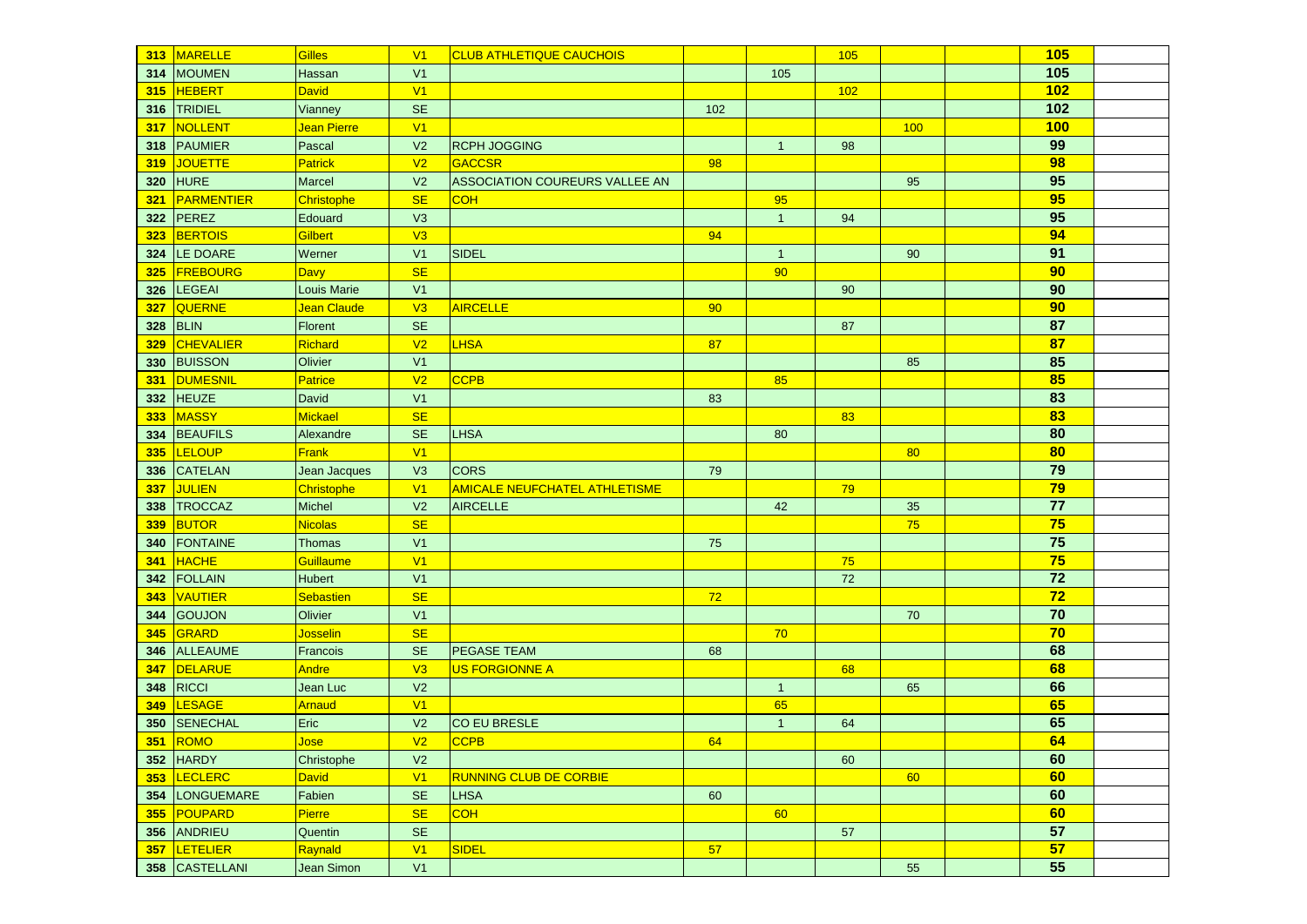|            | 359 GOBBE             | Sebastien        | V <sub>1</sub> | <b>LHSA</b>               |    | 55             |                 |    | 55              |  |
|------------|-----------------------|------------------|----------------|---------------------------|----|----------------|-----------------|----|-----------------|--|
| 360        | BLONDEL               | Laurent          | V <sub>2</sub> | <b>ESMGO</b>              | 53 |                |                 |    | 53              |  |
| 361        | THILLARD              | Laurent          | V <sub>2</sub> |                           |    |                | 53              |    | 53              |  |
|            | 362 GABORIT           | David            | V <sub>1</sub> | OFFRANVILLE RUNNING       |    | $\mathbf{1}$   |                 | 49 | 50              |  |
|            | 363 LEMAIRE           | <b>JEROME</b>    | V <sub>1</sub> |                           |    | 50             |                 |    | 50              |  |
|            | 364 LOPES             | <b>Alexis</b>    | V <sub>1</sub> | GACCSR                    |    | $\mathbf{1}$   | 49              |    | 50              |  |
|            | 365 MERAI             | Olivier          | V1             |                           |    |                |                 | 50 | 50              |  |
| 366        | NIVON                 | Pierre           | <b>SE</b>      |                           |    | $\overline{1}$ |                 | 48 | 49              |  |
| 367        | VAUTIER               | Didier           | V3             | <b>CCPB</b>               | 49 |                |                 |    | 49              |  |
| 368        | <b>ALGRAIN</b>        | Laurent          | V <sub>1</sub> | RCS76                     |    | 48             |                 |    | 48              |  |
| 369        | <b>DIJOU</b>          | Damien           | <b>SE</b>      | <b>ESMGO</b>              |    | 47             |                 |    | 47              |  |
| 370        | <b>JOLY</b>           | Xavier           | <b>SE</b>      |                           |    |                |                 | 47 | 47              |  |
| 371        | <b>LEDUC</b>          | Ludovic          | V1             |                           |    | $\overline{1}$ |                 | 46 | 47              |  |
| 372        | <b>MAUGE</b>          | François         | V <sub>2</sub> | <b>ASC IGOVILLE</b>       |    | $\overline{1}$ |                 | 45 | 46              |  |
| 373        | MOREL                 | Christophe       | <b>SE</b>      |                           |    | 46             |                 |    | 46              |  |
| 374        | <b>DIJOU</b>          | David            | V <sub>1</sub> |                           | 45 |                |                 |    | 45              |  |
| 375        | LEVIOT                | Jean François    | V3             | OISSEL ATHLETISME CLUB 76 |    |                | 45              |    | 45              |  |
| 376        | <b>TIREL</b>          | Fabrice          | V <sub>1</sub> |                           |    | 45             |                 |    | 45              |  |
| <b>377</b> | <b>FORTIN</b>         | <b>Benoit</b>    | <b>SE</b>      |                           |    | 44             |                 |    | 44              |  |
| 378        | <b>LECOEUR</b>        | Loic             | V <sub>1</sub> | <b>OXYGENE BELBEUF</b>    |    | $\mathbf{1}$   |                 | 43 | 44              |  |
| 379        | LONGUEMARE            | <b>Sebastien</b> | <b>SE</b>      |                           |    |                |                 | 44 | 44              |  |
|            | 380 GERARD            | <b>Alexis</b>    | SE             |                           |    |                |                 | 42 | 42              |  |
| 381        | GODARD                | <b>Jerome</b>    | V <sub>1</sub> |                           |    |                | 42              |    | 42              |  |
|            | 382 HOYEZ             | Edgar            | V <sub>1</sub> | <b>EMSL</b>               | 42 |                |                 |    | 42              |  |
| 383        | LEVEAU                | Christophe       | V <sub>1</sub> |                           |    | 41             |                 |    | 41              |  |
| 384        | <b>VICENTE</b>        | Edouard          | V <sub>2</sub> |                           |    |                |                 | 41 | 41              |  |
| 385        | DARRAS                | Walter           | V <sub>1</sub> |                           |    |                |                 | 40 | 40              |  |
| 386        | FREDERIC              | Jeremy           | <b>SE</b>      | <b>HAC TRIATHLON</b>      |    | 40             |                 |    | 40              |  |
| 387        | <b>LEMERAY</b>        | Karl             | <b>SE</b>      | <b>LHSA</b>               |    | 39             |                 |    | 39              |  |
|            | 388 PRUVOT            | Guillaume        | <b>SE</b>      |                           |    |                |                 | 39 | 39              |  |
| 389        | CAHOREAU              | <b>John</b>      | <b>SE</b>      | <b>RCPH JOGGING</b>       | 38 |                |                 |    | 38              |  |
|            | 390 GOUBERT           | Olivier          | V <sub>2</sub> |                           |    |                | 38              |    | 38              |  |
| 391        | <b>HECQUET</b>        | Jean Francois    | V <sub>2</sub> |                           |    | $\vert$ 1      |                 | 37 | 38              |  |
|            | 392 NICOLAS           | Richard          | V <sub>1</sub> | <b>EMSL</b>               |    | 38             |                 |    | 38              |  |
| 393        | PIEDNOEL              | Jean Nicolas     | V <sub>1</sub> |                           |    |                |                 | 38 | 38              |  |
|            | 394 PAPILLON          | Matthieu         | <b>SE</b>      |                           |    |                | 37              |    | 37              |  |
|            | 395 PARMENTIER        | <b>Vincent</b>   | <b>SE</b>      | <b>COH</b>                |    | 37             |                 |    | $\overline{37}$ |  |
|            | 396 VAUQUIER          | Franck           | <b>SE</b>      | <b>EMSL</b>               | 37 |                |                 |    | 37              |  |
|            | 397 BAILLIN           | Emmanuel         | V1             |                           |    |                | 36 <sup>°</sup> |    | 36              |  |
|            | 398 DELAPORTE         | <b>Benoit</b>    | V <sub>1</sub> | CO EU BRESLE              |    |                | 36              |    | 36              |  |
|            | 399 LE BOURGEOIS      | <b>Patrick</b>   | V3             |                           | 36 |                |                 |    | 36              |  |
|            | <b>400 MORIN</b>      | Jean Yves        | V1             |                           |    | 36             |                 |    | 36              |  |
|            | 401 <b>PROKOPCZIK</b> | Fabrice          | V1             | <b>EMSL</b>               | 36 |                |                 |    | 36              |  |
|            | 402 REVERT            | Jean Marie       | V <sub>2</sub> | AS LA HAYE-MALHERBE       |    |                |                 | 36 | 36              |  |
|            | 403 DEMONCHY          | Gerard           | V1             | <b>AC VEULAIS</b>         |    |                | 35              |    | 35              |  |
|            | 404 HEBERT            | Cedric           | <b>SE</b>      | <b>ASCH</b>               |    | $35\,$         |                 |    | 35              |  |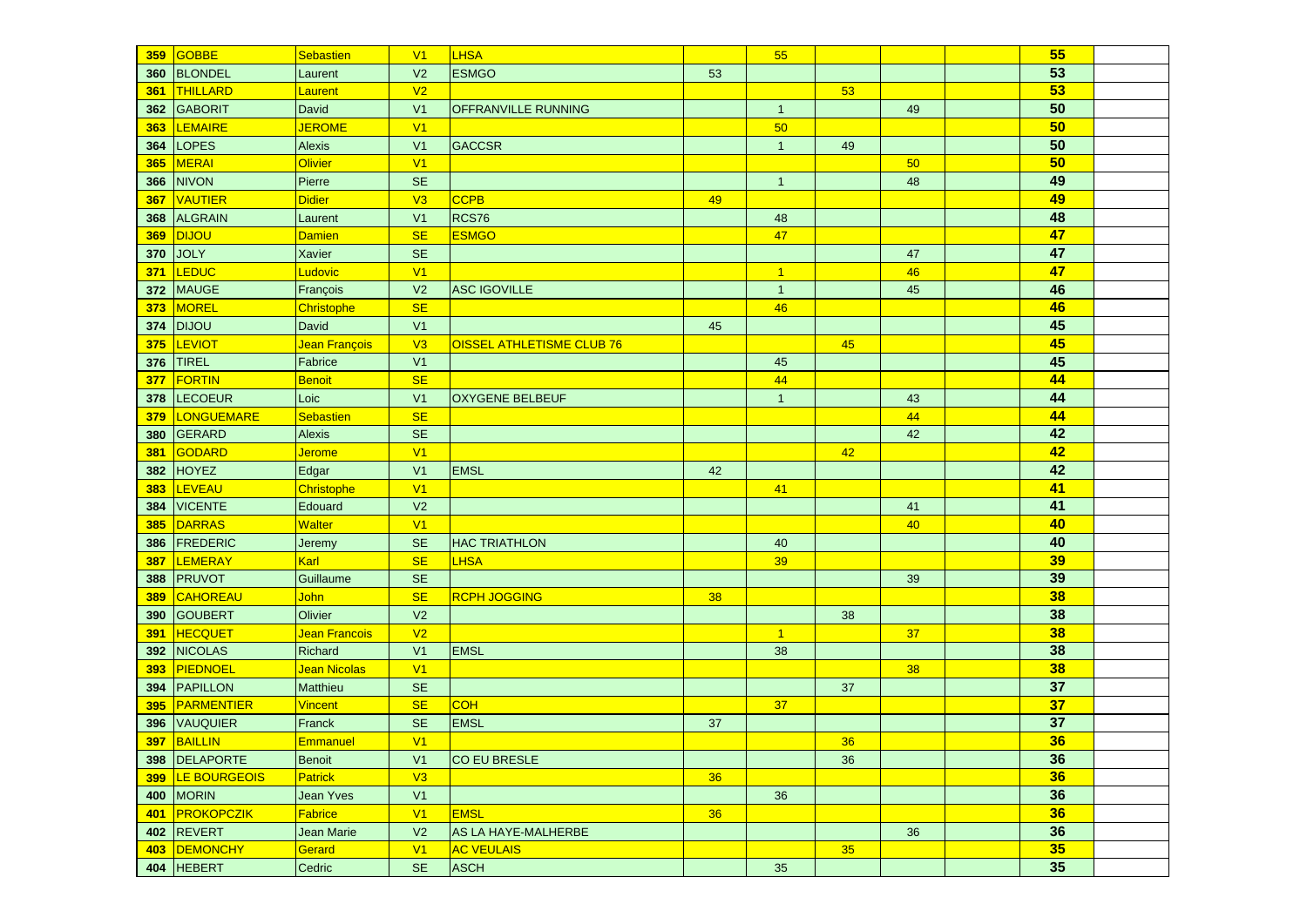|     | 405   LE MAILLIER           | Jean Louis       | V3             | <b>CAEN ATHLETIC CLUB</b>      | 35              |              |                 |           | 35              |  |
|-----|-----------------------------|------------------|----------------|--------------------------------|-----------------|--------------|-----------------|-----------|-----------------|--|
|     | 406 BENARD                  | <b>Bruno</b>     | V <sub>1</sub> |                                |                 |              | 34              |           | 34              |  |
|     | 407 BLONDEL                 | Pierre           | <b>SE</b>      |                                | 34              |              |                 |           | 34              |  |
|     | 408 LE GRAND                | Jean Baptiste    | <b>SE</b>      |                                |                 |              |                 | 34        | 34              |  |
|     | 409 AHMED                   | Affande          | V <sub>2</sub> | <b>LHSA</b>                    | 33              |              |                 |           | 33              |  |
|     | 410 AMAND                   | Jean Claude      | V <sub>1</sub> |                                |                 |              |                 | 33        | 33              |  |
|     | 411 CODRON                  | <b>Eric</b>      | V <sub>1</sub> |                                | 33              |              |                 |           | 33              |  |
|     | 412 HERAN                   | Gilles           | <b>SE</b>      | <b>SPORT ADVANTURE</b>         |                 | 33           |                 |           | 33              |  |
|     | 413   LARCHEVEQUE           | Cedric           | V1             |                                |                 |              | 33              |           | 33              |  |
|     | 414 ROBBE                   | Jordan           | <b>SE</b>      |                                |                 |              | 33              |           | 33              |  |
|     | 415 COURTOIS                | Christophe       | V <sub>1</sub> |                                |                 | $\vert$ 1    |                 | 31        | 32              |  |
|     | 416 LEFEBVRE                | David            | V <sub>1</sub> | <b>LHSA</b>                    | 32              |              |                 |           | 32              |  |
|     | 417 SAUMON                  | Daniel           | V <sub>2</sub> | <b>SPORT ADVANTURE</b>         |                 | 32           |                 |           | 32              |  |
|     | 418 SEVELIN                 | Guillaume        | <b>SE</b>      | CO EU BRESLE                   |                 |              | 32              |           | 32              |  |
|     | 419 WINKLER                 | Guy              | V3             | <b>AC VEULAIS</b>              |                 |              |                 | 32        | 32              |  |
|     | 420 DURIEU                  | Yohann           | <b>SE</b>      | <b>US FORGIONNE A</b>          |                 |              | 31              |           | 31              |  |
|     | 421 LEMAITRE                | Sylvain          | V1             | <b>ORIL AC</b>                 |                 | 31           |                 |           | 31              |  |
|     | 422 PRIETO                  | Yannick          | V <sub>1</sub> | LA BOUSSOLE GONFREVILLAISE     |                 | $\mathbf{1}$ | 30              |           | 31              |  |
| 423 | <b>VILLEDIEU</b>            | <b>Julien</b>    | V1             |                                | 31              |              |                 |           | 31              |  |
|     | 424 CHICOT                  | Norbert          | V3             |                                | 29              |              | $\mathbf{1}$    |           | 30              |  |
| 425 | DELPLANQUE                  | <b>Thierry</b>   | V <sub>2</sub> | LA CALOTERIE OMNISPORT         | 30 <sub>o</sub> |              |                 |           | 30              |  |
|     | 426 DOUARD                  | <b>Mathieu</b>   | <b>SE</b>      |                                | 30              |              |                 |           | 30              |  |
|     | 427 LEDRU                   | <b>Francis</b>   | V <sub>2</sub> |                                |                 |              | 30 <sub>o</sub> |           | 30              |  |
|     | 428 ROUSEE                  | Vincent          | V <sub>1</sub> | S/L ENTENTE MT ST AIGNAN MAROM |                 |              |                 | 30        | 30              |  |
|     | 429 TERNON                  | Gregory          | <b>SE</b>      | SIDEL                          |                 | 30           |                 |           | 30              |  |
|     | 430 RANDON                  | <b>Denis</b>     | V <sub>2</sub> | <b>SENLIS ATHLE</b>            |                 |              | 29              |           | 29              |  |
|     | 431 <b>VINOT</b>            | <b>Alexandre</b> | <b>SE</b>      |                                |                 |              |                 | 29        | 29              |  |
|     | 432 BIGUET                  | Franck           | <b>SE</b>      |                                |                 |              | 28              |           | 28              |  |
|     | 433 BUSSY                   | Christophe       | <b>SE</b>      |                                | 28              |              |                 |           | 28              |  |
|     | 434 LETHIEC                 | Cedric           | <b>SE</b>      |                                |                 | 28           |                 |           | 28              |  |
|     | 435 PELLEVILAIN             | Jean Michel      | V <sub>1</sub> |                                |                 |              |                 | 28        | 28              |  |
|     | 436 CORDIER                 | Pascal           | V <sub>1</sub> |                                |                 |              |                 | 27        | 27              |  |
| 437 | DECUUPERE                   | <b>Kevin</b>     | <b>SE</b>      |                                |                 |              | 27              |           | 27              |  |
|     | 438   DELAVIGNE             | Christophe       | V <sub>2</sub> | LES TROTTEURS AIGLONS          | 27              |              |                 |           | 27              |  |
|     | 439 <b>LION</b>             | Romain           | <b>SE</b>      | <b>LHSA</b>                    | 27              |              |                 |           | 27              |  |
|     | 440   MACREL                | Fabrice          | V <sub>1</sub> |                                |                 |              | 27              |           | 27              |  |
| 441 | LEBRUN                      | Yannick          | V <sub>1</sub> |                                | 26              |              |                 |           | 26              |  |
|     | 442 LEROY                   | Olivier          | V <sub>2</sub> |                                |                 |              | 26              |           | $\overline{26}$ |  |
|     | 443 PETIT                   | Patrice          | V <sub>2</sub> |                                |                 |              |                 | <b>26</b> | $\overline{26}$ |  |
|     | 444 WALLET                  | <b>Bruno</b>     | V <sub>2</sub> | <b>AS DRESSER</b>              |                 | 26           |                 |           | 26              |  |
|     | 445 CAPELLE                 | <b>Olivier</b>   | V1             |                                |                 |              | 25              |           | 25              |  |
|     | 446 DELASSUS                | Lionel           | V3             | <b>CE TOURRES &amp; CIE</b>    |                 | $\mathbf{1}$ |                 | 24        | 25              |  |
|     | 447 PELLEVILAIN             | <b>Bruno</b>     | V1             |                                |                 |              |                 | 25        | 25              |  |
|     | 448 RIPOLL                  | <b>Nicolas</b>   | <b>SE</b>      |                                | 25              |              |                 |           | 25              |  |
|     | 449 BELLEVILLE              | Gregory          | <b>SE</b>      | <b>CO EU BRESLE</b>            |                 |              | 24              |           | 24              |  |
|     | 450 GAUZENTES-GUIRAU Arnaud |                  | $\mathsf{SE}$  |                                | 24              |              |                 |           | 24              |  |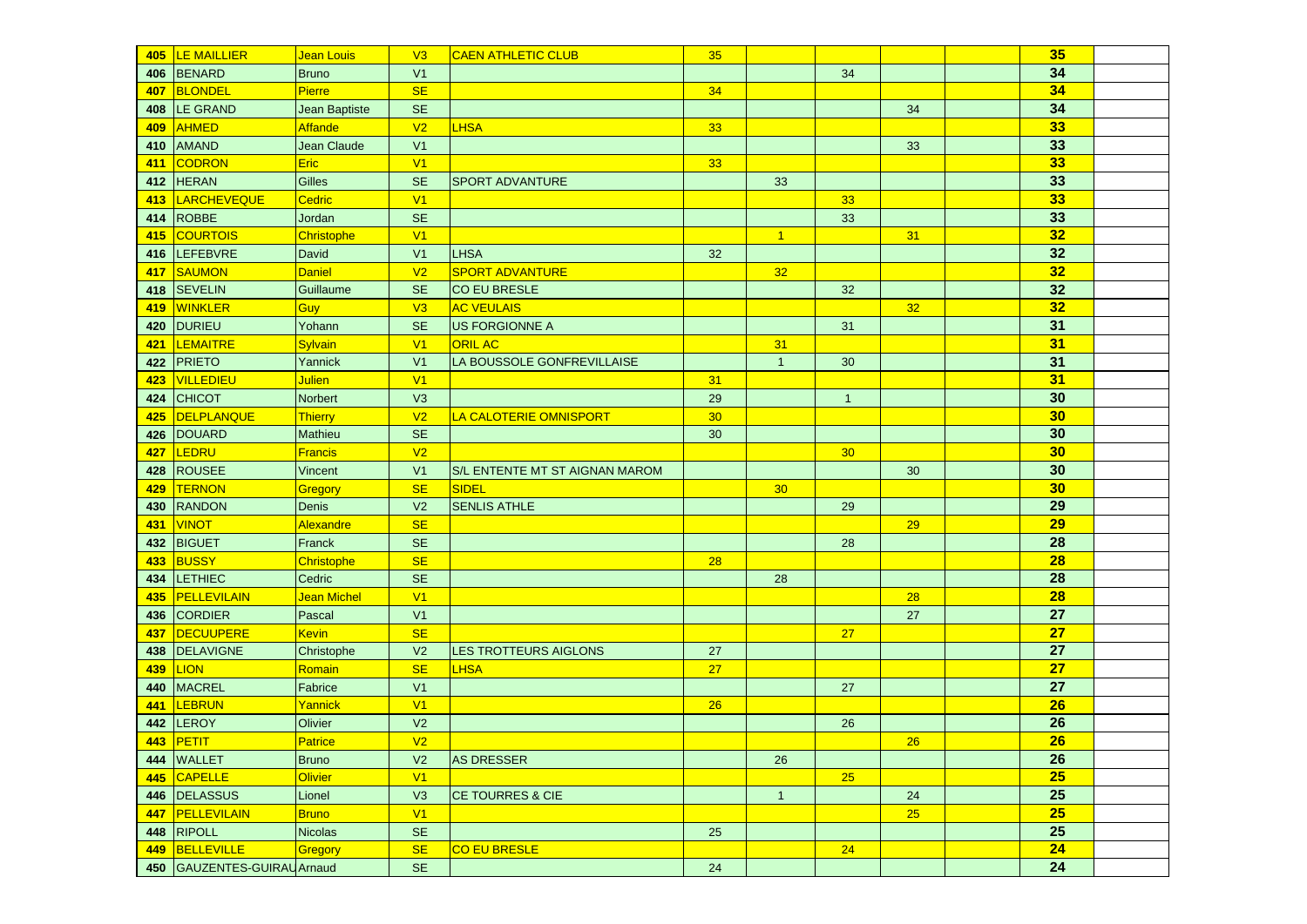| 451 | <b>HAUW</b>           | <b>Matthieu</b>        | V1             |                              |                 |                | 24 |    | 24 |              |
|-----|-----------------------|------------------------|----------------|------------------------------|-----------------|----------------|----|----|----|--------------|
| 452 | <b>SALMON</b>         | Jean Jacques           | V3             |                              | 24              |                |    |    | 24 |              |
| 453 | VANHERZEEKE           | Cedric                 | <b>SE</b>      |                              |                 | 24             |    |    | 24 |              |
| 454 | <b>DEGLOS</b>         | Pierre                 | V <sub>1</sub> | <b>ASTCAF LE HAVRE</b>       |                 | $\mathbf{1}$   | 22 |    | 23 |              |
| 455 | <b>DUFOUR</b>         | <b>Arthur</b>          | <b>JU</b>      |                              |                 |                | 23 |    | 23 | $3^\circ$ JU |
| 456 | <b>DUPONT</b>         | Alexandre              | <b>SE</b>      | <b>SIDEL</b>                 | 23              |                |    |    | 23 |              |
| 457 | <b>GOUTEUX</b>        | Pascal                 | V <sub>2</sub> | <b>AC VEULAIS</b>            |                 |                |    | 23 | 23 |              |
| 458 | <b>LEMAISTRE</b>      | Philippe               | V <sub>1</sub> | <b>SIDEL</b>                 |                 | 23             |    |    | 23 |              |
| 459 | BRUMARD               | Sylvain                | V <sub>1</sub> |                              |                 |                |    | 22 | 22 |              |
| 460 | <b>GUILLAUME</b>      | <b>Baptiste</b>        | <b>SE</b>      |                              |                 | 22             |    |    | 22 |              |
| 461 | MAUCOURT              | Pascal                 | V <sub>1</sub> | <b>EMSL</b>                  |                 | $\vert$ 1      |    | 21 | 22 |              |
| 462 | <b>VAN OVERBERGHE</b> | Stephane               | V <sub>1</sub> |                              | 22              |                |    |    | 22 |              |
| 463 | <b>LEMIRE</b>         | Patrice                | V <sub>1</sub> | <b>COB</b>                   |                 | 21             |    |    | 21 |              |
| 464 | <b>MAILLARD</b>       | <b>Gilles</b>          | V <sub>2</sub> |                              |                 |                | 21 |    | 21 |              |
| 465 | MORLET-DECARNIN       | Martin                 | <b>ES</b>      |                              |                 |                | 21 |    | 21 |              |
| 466 | <b>RENAULT</b>        | Denis                  | V <sub>2</sub> | <b>GACCSR</b>                | 21              |                |    |    | 21 |              |
| 467 | ROBILLARD             | Jean Marc              | V <sub>2</sub> | <b>GACCSR</b>                | 21              |                |    |    | 21 |              |
| 468 | <b>BASSET</b>         | Ludovic                | V <sub>1</sub> |                              | 20              |                |    |    | 20 |              |
| 469 | <b>BENOIT</b>         | Daniel                 | V <sub>1</sub> |                              |                 |                | 20 |    | 20 |              |
| 470 | <b>BIMONT</b>         | <b>Didier</b>          | V <sub>2</sub> |                              |                 |                |    | 20 | 20 |              |
| 471 | <b>LOMO</b>           | Nicolas                | V <sub>2</sub> | <b>AGSN</b>                  |                 | $\overline{1}$ |    | 19 | 20 |              |
| 472 | <b>PIGOT</b>          | Lionel                 | V <sub>1</sub> | <b>EMSL</b>                  |                 | 20             |    |    | 20 |              |
| 473 | GOUY                  | Nicolas                | <b>SE</b>      | <b>SPORT ADVANTURE</b>       |                 | 19             |    |    | 19 |              |
| 474 | LAVALEE               | Rene                   | V3             | <b>MONTIVILLIERS JOGGING</b> | 19              |                |    |    | 19 |              |
| 475 | VUILLAUME             | Alexandre              | V <sub>1</sub> |                              |                 |                | 19 |    | 19 |              |
| 476 | ARNAUD                | Samuel                 | V <sub>1</sub> | <b>US FORGIONNE A</b>        |                 |                | 18 |    | 18 |              |
| 477 | BONNABOT              | Marc                   | V <sub>2</sub> |                              |                 |                |    | 18 | 18 |              |
| 478 | <b>BOUCHER</b>        | Stephane               | V <sub>1</sub> |                              |                 |                | 18 |    | 18 |              |
| 479 | <b>BRIERE</b>         | <b>Xavier</b>          | V <sub>1</sub> | <b>COS2704</b>               | 18              |                |    |    | 18 |              |
| 480 | <b>SALSMAN</b>        | Joel                   | V3             | <b>CS GRAVENCHON</b>         | 18              |                |    |    | 18 |              |
| 481 | <b>ALLAIN</b>         | Emmanuel               | <b>SE</b>      |                              |                 | 17             |    |    | 17 |              |
| 482 | <b>BIGUET</b>         | Emmanuel               | <b>SE</b>      |                              |                 |                | 17 |    | 17 |              |
| 483 | <b>BRUMARD</b>        | <b>Olivier</b>         | V1             |                              |                 |                |    | 17 | 17 |              |
| 484 | LE DUEY               | Romain                 | <b>SE</b>      | <b>CCPB</b>                  | 17              |                |    |    | 17 |              |
| 485 | <b>BEAL</b>           | <b>Gilles</b>          | V <sub>1</sub> |                              |                 |                | 16 |    | 16 |              |
| 486 | <b>GAULT</b>          | Patrice                | V3             |                              |                 |                |    | 16 | 16 |              |
| 487 | PORET                 | <b>Tony</b>            | <b>SE</b>      |                              | 16              |                |    |    | 16 |              |
| 488 | <b>SALMON</b>         | Philippe               | V <sub>1</sub> |                              |                 | 16             |    |    | 16 |              |
|     | 489 BARON             | Francis                | V3             | MONTIVILLIERS JOGGING        | 15 <sub>1</sub> |                |    |    | 15 |              |
|     | 490 BERNARD           | Jean Luc               | V <sub>2</sub> | <b>AC VEULAIS</b>            |                 |                |    | 15 | 15 |              |
|     | 491 BIVILLE           | Stephane               | V <sub>2</sub> |                              |                 |                | 15 |    | 15 |              |
|     | 492 ELOY              | Guillaume              | V1             |                              |                 | 1              |    | 14 | 15 |              |
|     | 493 LHEUREUX          | <mark>Jean Marc</mark> | V <sub>2</sub> |                              |                 |                | 15 |    | 15 |              |
|     | 494 THIRIET           | Tony                   | <b>SE</b>      | <b>SIDEL</b>                 |                 | 15             |    |    | 15 |              |
| 495 | <b>UGUEN</b>          | Stephane               | V <sub>2</sub> |                              | 15              |                |    |    | 15 |              |
|     | 496 CAILLOT           | Laurent                | V <sub>2</sub> | AM SAP POMPIERS DU HAVRE     |                 | $14$           |    |    | 14 |              |
|     |                       |                        |                |                              |                 |                |    |    |    |              |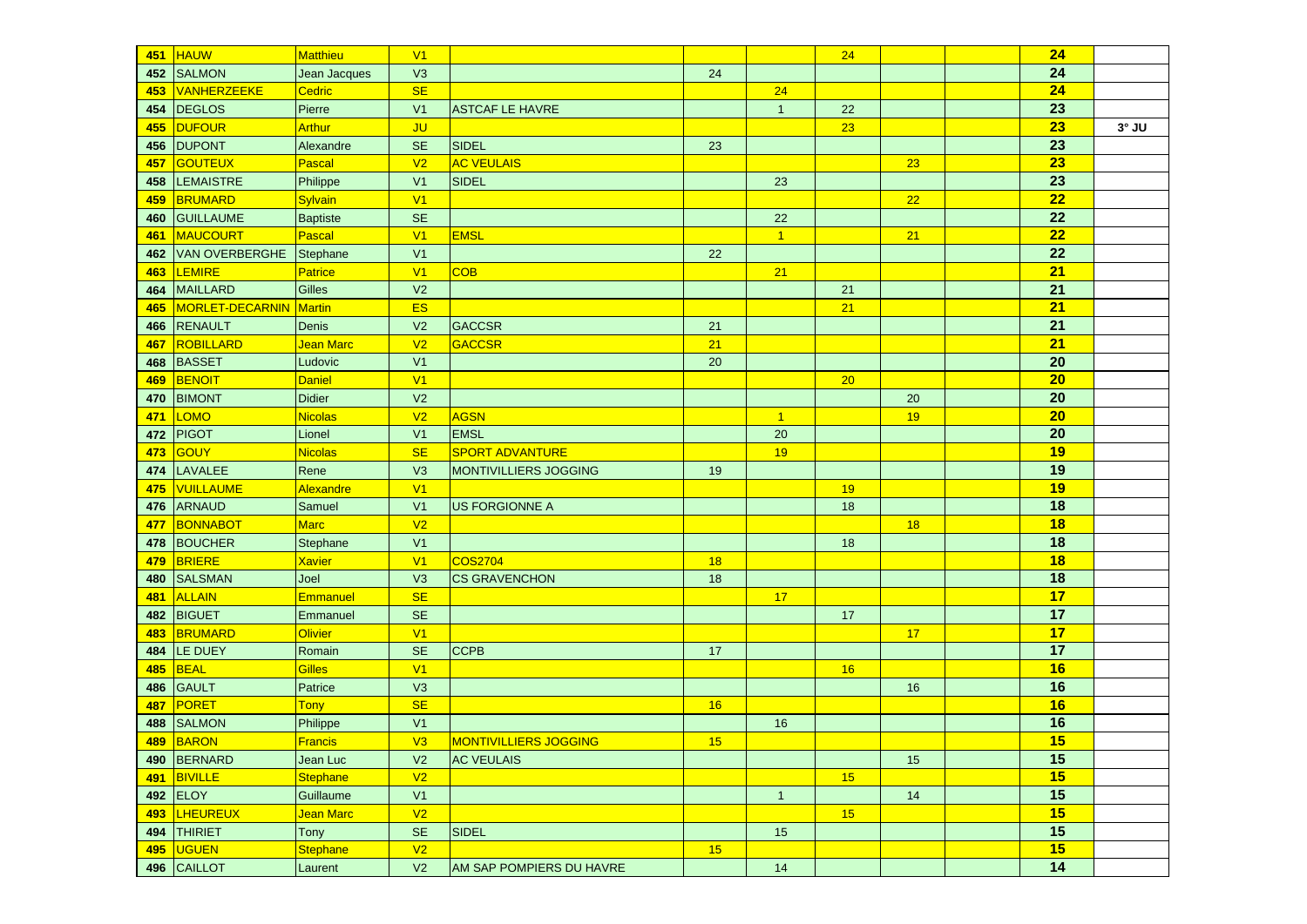| 497 | <b>COSSIN</b>      | Gerard               | V3             | <b>ESPRIT RUN</b>             |    |                | 14             |                | 14                      |  |
|-----|--------------------|----------------------|----------------|-------------------------------|----|----------------|----------------|----------------|-------------------------|--|
| 498 | <b>ROSAY</b>       | Sylvain              | V3             | <b>GACCSR</b>                 | 14 |                |                |                | 14                      |  |
| 499 | CLEMENT            | Yann                 | <b>SE</b>      | <b>HORS STADE FFA</b>         |    |                |                | 13             | 13                      |  |
| 500 | DEZWARTE           | Vincent              | V <sub>2</sub> | <b>RCCN</b>                   |    | 13             |                |                | 13                      |  |
| 501 | GUILLAUME          | <b>Valentin</b>      | <b>JU</b>      |                               | 13 |                |                |                | 13                      |  |
|     | 502 LEFEBVRE       | Dominique            | V3             | <b>AC BARENTIN</b>            |    | $\overline{1}$ |                | 12             | 13                      |  |
| 503 | <b>LEFRANCOIS</b>  | Arnaud               | V1             |                               |    |                | 13             |                | 13                      |  |
| 504 | DECOUDRE           | Marc                 | V <sub>2</sub> | <b>US FORGIONNE A</b>         |    |                | 12             |                | 12                      |  |
| 505 | DUFAY              | <b>Thierry</b>       | V <sub>2</sub> | <b>ESMGO</b>                  |    | 12             |                |                | 12                      |  |
| 506 | <b>GUILLAUME</b>   | Sebastien            | V <sub>1</sub> |                               | 12 |                |                |                | 12                      |  |
| 507 | <b>LEFRANCOIS</b>  | Eric                 | V <sub>2</sub> |                               |    |                | 12             |                | 12                      |  |
| 508 | <b>MASSE</b>       | Julien               | <b>SE</b>      |                               | 12 |                |                |                | 12                      |  |
| 509 | DAMIANI            | <b>Jean Philippe</b> | V1             |                               |    |                |                | 11             | 11                      |  |
| 510 | LANCEL             | Sebastien            | V <sub>1</sub> | MUNICIPAUX DU HAVRE           |    | 11             |                |                | 11                      |  |
| 511 | LEGANGNEUX         | Philippe             | V1             |                               |    |                | 11             |                | 11                      |  |
|     | 512 PELCOQ         | Patrick              | V3             |                               | 11 |                |                |                | $\overline{11}$         |  |
| 513 | BOURGEAUX          | <b>Patrice</b>       | V <sub>2</sub> | <b>EMSL</b>                   |    | 10             |                |                | 10                      |  |
| 514 | <b>JEDELE</b>      | <b>Jean Michel</b>   | V <sub>1</sub> |                               |    |                |                | 10             | 10                      |  |
| 515 | <b>THOMAS</b>      | <b>Stephane</b>      | V1             |                               |    |                | 10             |                | 10                      |  |
| 516 | CARRERE            | Christian            | V <sub>1</sub> |                               |    |                | 9              |                | 9                       |  |
| 517 | CORDELIER          | Fabrice              | V <sub>2</sub> | <b>ORGERES</b>                |    | 9              |                |                | 9                       |  |
| 518 | GUIILBART          | Pierrick             | <b>SE</b>      |                               |    |                |                | $\overline{9}$ | $\boldsymbol{9}$        |  |
| 519 | LEFEBVRE           | Arnaud               | V1             |                               |    |                | 9              |                | 9                       |  |
| 520 | <b>BRIFFARD</b>    | Samuel               | <b>SE</b>      |                               |    |                | 8              |                | $\bf8$                  |  |
| 521 | COLOMBE            | <b>David</b>         | V1             |                               |    | 8              |                |                | $\bf{8}$                |  |
| 522 | LECOT              | <b>Boris</b>         | V <sub>1</sub> |                               |    |                |                | 8              | 8                       |  |
| 523 | GUERIN             | <b>Xavier</b>        | <b>SE</b>      | SIDEL                         |    | $\overline{7}$ |                |                | $\overline{7}$          |  |
| 524 | <b>MINET</b>       | David                | V <sub>1</sub> |                               |    |                |                | $\mathbf{7}$   | $\overline{7}$          |  |
| 525 | <b>MOUQUET</b>     | Lionel               | V <sub>1</sub> |                               |    |                | $\overline{7}$ |                | $\overline{7}$          |  |
| 526 | <b>CAILLET</b>     | Jean Louis           | V <sub>1</sub> | <b>RUNNING CLUB DE CORBIE</b> |    |                |                | 6              | 6                       |  |
| 527 | <b>PESQUET</b>     | Eric                 | V <sub>2</sub> |                               |    |                | 6              |                | 6                       |  |
| 528 | <b>PRUD'HOMME</b>  | <b>Thomas</b>        | <b>SE</b>      |                               |    | $6\phantom{1}$ |                |                | 6                       |  |
| 529 | BOUTILLIER         | Jean Philippe        | V1             |                               |    |                |                | 5 <sub>5</sub> | $5\phantom{a}$          |  |
| 530 | <b>LEPELLETIER</b> | Olivier              | V <sub>1</sub> |                               |    |                | 5              |                | $5\phantom{.0}$         |  |
| 531 | FROMANGE           | <b>Jerome</b>        | <b>SE</b>      | RCS76                         |    | $\overline{4}$ |                |                | $\overline{\mathbf{4}}$ |  |
| 532 | GARCIA             | Francis              | <b>SE</b>      | <b>EDF PALUEL</b>             |    | $\overline{1}$ | $\mathbf{3}$   |                | 4                       |  |
| 533 | PETIT              | Christophe           | V1             |                               |    |                | $\overline{4}$ |                | $\overline{4}$          |  |
| 534 | PRUVOST            | Patrick              | V <sub>1</sub> |                               |    |                |                | 4              | 4                       |  |
|     | 535 COULON         | Olivier              | V1             |                               |    |                | 3 <sup>7</sup> |                | $\overline{\mathbf{3}}$ |  |
|     | 536 BOULAN         | Christophe           | V <sub>1</sub> | <b>OFFRANVILLE RUNNING</b>    |    | $\overline{1}$ | $\mathbf{1}$   |                | $\overline{2}$          |  |
|     | 537 BOURLAND       | <b>Joffrey</b>       | <b>SE</b>      | <b>HAC TRIATHLON</b>          |    | $\overline{2}$ |                |                | $\overline{2}$          |  |
|     | 538 BRYEUX         | Jean Marie           | V <sub>2</sub> | <b>AC VEULAIS</b>             |    |                | $\overline{2}$ |                | $\mathbf{2}$            |  |
|     | $539$ HUE          | <b>Patrice</b>       | V <sub>2</sub> | <b>LHSA</b>                   |    | 1              | 1              |                | $\overline{2}$          |  |
|     | 540 RODRIGUEZ      | Manuel               | V <sub>1</sub> | <b>SIDEL</b>                  |    | $\overline{1}$ | $\mathbf{1}$   |                | $\mathbf{2}$            |  |
| 541 | SAVOURAY           | Cyril                | V1             | <b>ASCT TOUSSAINT</b>         |    | $\vert$ 1      | 1              |                | $\overline{2}$          |  |
|     | 542 THIERRY        | Tanguy               | <b>SE</b>      |                               |    | $\overline{1}$ | $\overline{1}$ |                | $\mathbf{2}$            |  |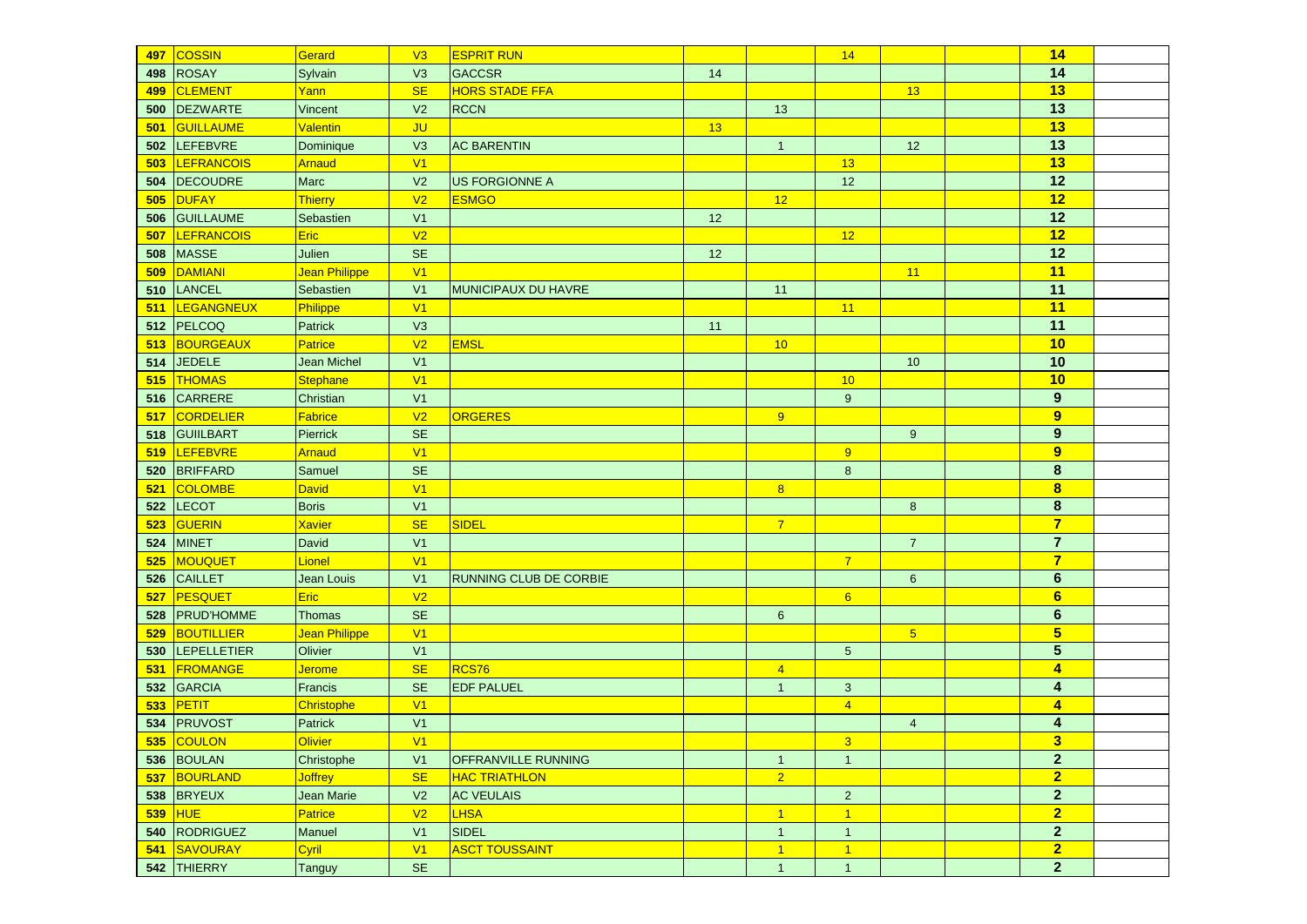| 543 | ABRAHAM             | <b>Dany</b>           | V3             |                                |                | $\vert$        |  | $\mathbf 1$             |      |
|-----|---------------------|-----------------------|----------------|--------------------------------|----------------|----------------|--|-------------------------|------|
| 544 | <b>ADAM</b>         | <b>David</b>          | V <sub>1</sub> |                                |                | $\overline{1}$ |  | $\mathbf{1}$            |      |
| 545 | <b>AIT OUIDIRNE</b> | Mohamed               | <b>SE</b>      |                                |                | $\overline{1}$ |  | $\blacksquare$          |      |
| 546 | <b>ALEXANDRE</b>    | <b>Bruno</b>          | V <sub>2</sub> | <b>EMSL</b>                    | $\overline{1}$ |                |  | $\mathbf{1}$            |      |
| 547 | <b>AUBER</b>        | <b>Guillaume</b>      | V <sub>1</sub> | <b>AC BARENTIN</b>             | $\overline{1}$ |                |  | $\overline{1}$          |      |
| 548 | <b>BALLOIS</b>      | Jean Claude           | V <sub>1</sub> | <b>ASPM</b>                    | $\overline{1}$ |                |  | $\mathbf{1}$            |      |
| 549 | BARDIN              | <b>Thierry</b>        | V <sub>2</sub> |                                | $\overline{1}$ |                |  | $\overline{1}$          |      |
| 550 | BARON               | Wilfried              | <b>SE</b>      |                                | $\overline{1}$ |                |  | 1                       |      |
| 551 | BARTH               | <b>Franck</b>         | V <sub>1</sub> | <b>LHSA</b>                    | $\overline{1}$ |                |  | $\overline{1}$          |      |
| 552 | BASSET              | Pascal                | V <sub>1</sub> |                                | $\overline{1}$ |                |  | $\mathbf{1}$            |      |
| 553 | BEAUFILS            | Jean Pierre           | V <sub>2</sub> | <b>LHSA</b>                    | $\overline{1}$ |                |  | $\overline{1}$          |      |
| 554 | BELLET              | Eddy                  | V <sub>1</sub> |                                |                | $\overline{1}$ |  | $\mathbf{1}$            |      |
| 555 | BENARD              | Serge                 | V <sub>4</sub> |                                |                | $\overline{1}$ |  | $\overline{1}$          | 1 V4 |
| 556 | <b>BENET</b>        | Saturnin              | V <sub>1</sub> |                                |                | $\overline{1}$ |  | 1                       |      |
| 557 | <b>BESSONNET</b>    | Dominique             | V <sub>1</sub> | VEHIGLACE                      | $\overline{1}$ |                |  | $\blacksquare$          |      |
| 558 | <b>BETMONT</b>      | <b>Nicolas</b>        | V <sub>2</sub> | <b>EDF PALUEL</b>              | $\overline{1}$ |                |  | 1                       |      |
| 559 | BLONDEL             | <b>Sebastien</b>      | <b>SE</b>      |                                | $\overline{1}$ |                |  | $\mathbf{1}$            |      |
| 560 | <b>BLONDEL</b>      | Mickael               | V <sub>1</sub> |                                |                | $\overline{1}$ |  | 1                       |      |
| 561 | BOINET              | <b>Franck</b>         | V <sub>2</sub> | SIDEL                          | $\vert$ 1      |                |  | $\blacksquare$          |      |
| 562 | <b>BOULENT</b>      | Ludovic               | <b>SE</b>      |                                | $\overline{1}$ |                |  | $\mathbf{1}$            |      |
| 563 | BOUQUET             | <b>Claude</b>         | V <sub>2</sub> | <b>COURIR AU CHU D AMIENS</b>  |                | $\overline{1}$ |  | $\blacksquare$          |      |
| 564 | <b>BOUTIGNY</b>     | Daniel                | V3             | ASSOCIATION COUREURS VALLEE AN |                | $\overline{1}$ |  | $\mathbf{1}$            |      |
| 565 | BRAVARD             | Thierry               | V <sub>2</sub> |                                | $\overline{1}$ |                |  | $\overline{1}$          |      |
| 566 | <b>BRIARD</b>       | <b>Patrick</b>        | V <sub>2</sub> |                                | $\overline{1}$ |                |  | $\mathbf{1}$            |      |
| 567 | <b>BRIERE</b>       | <b>Didier</b>         | V <sub>2</sub> | LES TROTTEURS AIGLONS          | $\overline{1}$ |                |  | $\overline{1}$          |      |
| 568 | <b>BRISSET</b>      | Franck                | V <sub>1</sub> | LES FURETS D EIFFAGE           | $\overline{1}$ |                |  | $\mathbf{1}$            |      |
| 569 | <b>BRUNE</b>        | Richard               | V <sub>2</sub> |                                |                | $\overline{1}$ |  | $\blacksquare$          |      |
| 570 | <b>BUISSON</b>      | Cedric                | <b>SE</b>      | <b>OFFRANVILLE RUNNING</b>     | $\overline{1}$ |                |  | $\mathbf{1}$            |      |
| 571 | BUTAEYE             | <b>Julien</b>         | <b>SE</b>      | <b>ROUMARE TRAIL76</b>         | $\overline{1}$ |                |  | $\blacksquare$          |      |
| 572 | CAZI                | Jean Daniel           | V <sub>2</sub> |                                | $\overline{1}$ |                |  | 1                       |      |
| 573 | <b>CHAMBRELAN</b>   | <b>David</b>          | <b>SE</b>      | <b>RCPH JOGGING</b>            | $\overline{1}$ |                |  | $\overline{1}$          |      |
| 574 | <b>CHAPELLE</b>     | <b>Marc</b>           | V <sub>1</sub> | SIDEL                          | $\overline{1}$ |                |  | 1                       |      |
| 575 | <b>CHASTRES</b>     | Jean Loup             | V3             |                                | $\overline{1}$ |                |  | $\blacksquare$          |      |
| 576 | <b>CHATELAIN</b>    | Christophe            | V <sub>2</sub> |                                | $\overline{1}$ |                |  | 1                       |      |
| 577 | <b>CHAVENTRE</b>    | Pascal                | V <sub>2</sub> | <b>SIDEL</b>                   | $\overline{1}$ |                |  | $\mathbf{1}$            |      |
| 578 | <b>CHRISTIAN</b>    | Julien                | <b>SE</b>      | LES PTS BOULETS DU 76          | $\overline{1}$ |                |  | $\mathbf{1}$            |      |
| 579 | <b>CHRISTINE</b>    | Alexandre             | V <sub>2</sub> |                                | $\overline{1}$ |                |  | $\blacksquare$          |      |
| 580 | <b>CLAUDEPIERRE</b> | Didier                | V <sub>2</sub> | LHSA                           | $\overline{1}$ |                |  | $\mathbf{1}$            |      |
|     | 581 COLOMBE         | Regis                 | V1             |                                | $\mathbf{1}$   |                |  | 1                       |      |
|     | 582 CONSEIL         | Quentin               | <b>ES</b>      |                                |                | $\overline{1}$ |  | $\mathbf{1}$            |      |
| 583 | CONSTANTIN          | <b>Pierre Edouard</b> | <b>SE</b>      |                                | $\overline{1}$ |                |  | $\overline{1}$          |      |
|     | 584 CONTIN          | Frederic              | V <sub>1</sub> |                                |                | $\mathbf{1}$   |  | $\mathbf{1}$            |      |
| 585 | <b>COUSSON</b>      | Laurent               | <b>SE</b>      |                                | $\overline{1}$ |                |  | $\overline{\mathbf{1}}$ |      |
|     | 586 DALLET          | Stephane              | SE             |                                | $\overline{1}$ |                |  | $\mathbf{1}$            |      |
| 587 | DAMY                | Jean Yves             | V <sub>2</sub> |                                |                | $\vert$ 1      |  | $\overline{1}$          |      |
|     | 588 DAUBEUF         | Stephane              | V1             | <b>ESMGO</b>                   | $\overline{1}$ |                |  | $\mathbf{1}$            |      |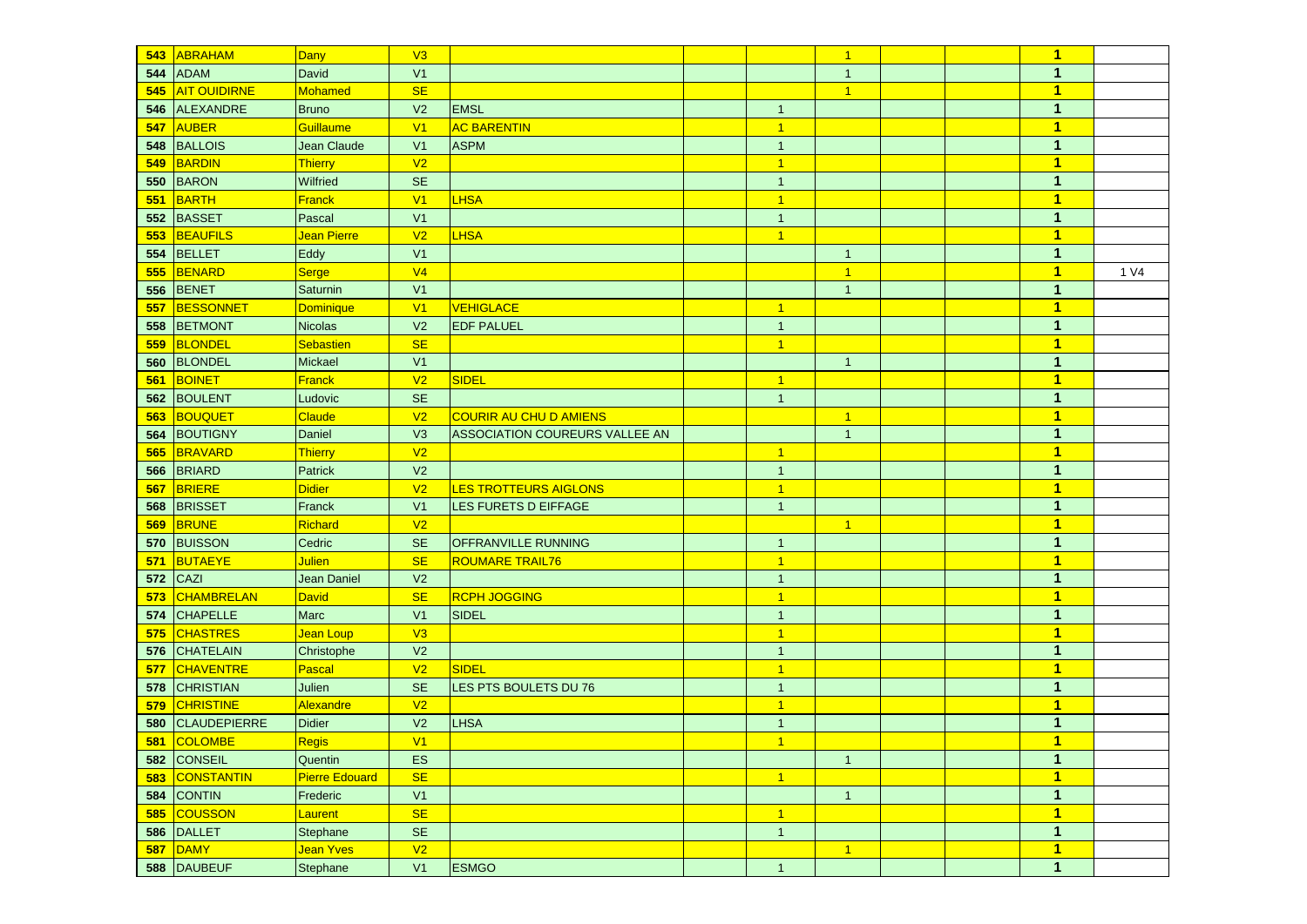| 589 | DAUGUET             | <b>Bruno</b>     | V <sub>2</sub> | LIA                        | $\vert$ 1      |                      |  | $\blacktriangleleft$    |  |
|-----|---------------------|------------------|----------------|----------------------------|----------------|----------------------|--|-------------------------|--|
| 590 | DECHAMP             | Jean Marc        | V <sub>2</sub> | <b>ESMGO</b>               | $\mathbf{1}$   |                      |  | 1                       |  |
| 591 | DECUUPERE           | <b>Eric</b>      | V <sub>2</sub> |                            |                | $\overline{1}$       |  | $\mathbf{1}$            |  |
|     | 592 DELAMARE        | Stephane         | V <sub>2</sub> | <b>CA CAUCHOIS</b>         | $\mathbf{1}$   |                      |  | $\mathbf{1}$            |  |
| 593 | DELAROQUE           | <b>Baptiste</b>  | V <sub>1</sub> |                            | $\vert$ 1      |                      |  | $\overline{\mathbf{1}}$ |  |
|     | <b>594 DELAS</b>    | Micael           | V <sub>1</sub> |                            |                | $\overline{1}$       |  | $\mathbf{1}$            |  |
| 595 | DELAUNAY            | Arnaud           | <b>SE</b>      |                            | $\vert$ 1      |                      |  | $\blacktriangleleft$    |  |
| 596 | DELAUNAY            | Sylvain          | V <sub>1</sub> | <b>CLUB ALPIN FRANCAIS</b> | $\mathbf{1}$   |                      |  | $\mathbf{1}$            |  |
| 597 | DELION              | Thierry          | V <sub>2</sub> | <b>AS ROMILLE</b>          | $\overline{1}$ |                      |  | $\overline{1}$          |  |
| 598 | DEMAREST            | Simon            | <b>SE</b>      | <b>RCPH JOGGING</b>        | $\mathbf{1}$   |                      |  | $\mathbf{1}$            |  |
| 599 | DEMAREST            | <b>Stephane</b>  | V <sub>1</sub> | <b>LHSA</b>                | $\overline{1}$ |                      |  | $\blacktriangleleft$    |  |
|     | 600 DENOYER         | Patrice          | V <sub>2</sub> |                            |                | $\mathbf{1}$         |  | $\mathbf{1}$            |  |
| 601 | DERUELLE            | <b>Eric</b>      | V <sub>1</sub> |                            | $\vert$ 1      |                      |  | $\mathbf{1}$            |  |
|     | 602 DESERT          | Laurent          | V <sub>1</sub> | <b>COB</b>                 | $\mathbf{1}$   |                      |  | $\mathbf{1}$            |  |
| 603 | DESERT              | Jean Marie       | V1             |                            | $\vert$ 1      |                      |  | $\blacktriangleleft$    |  |
| 604 | DESFEUX             | Yann             | <b>SE</b>      | SIDEL                      | $\mathbf{1}$   |                      |  | $\mathbf{1}$            |  |
| 605 | DEVAUX              | <b>Franck</b>    | V <sub>1</sub> |                            |                | $\overline{1}$       |  | $\mathbf{1}$            |  |
| 606 | DIRANZO             | Cedric           | V <sub>1</sub> | <b>SIDEL</b>               | $\mathbf{1}$   |                      |  | $\mathbf{1}$            |  |
| 607 | DRON                | <b>François</b>  | V <sub>1</sub> |                            |                | $\blacktriangleleft$ |  | $\mathbf{1}$            |  |
| 608 | <b>DUBIE</b>        | Laurent          | V <sub>1</sub> |                            | $\mathbf{1}$   |                      |  | $\mathbf{1}$            |  |
| 609 | <b>DUBOS</b>        | <b>Florian</b>   | <b>SE</b>      |                            |                | $\overline{1}$       |  | $\mathbf{1}$            |  |
| 610 | <b>DUCHEMIN</b>     | Patrice          | V <sub>1</sub> |                            | $\mathbf{1}$   |                      |  | $\mathbf{1}$            |  |
| 611 | DUCLOS              | Luc <sup>1</sup> | V1             | <b>ESMGO</b>               | $\vert$ 1      |                      |  | $\blacktriangleleft$    |  |
| 612 | DUJARRIER           | Jerome           | <b>SE</b>      | <b>AIRCELLE</b>            | $\mathbf{1}$   |                      |  | $\mathbf{1}$            |  |
| 613 | DUMESNIL            | Benoit           | V1             | <b>ORIL AC</b>             | $\overline{1}$ |                      |  | $\overline{\mathbf{1}}$ |  |
| 614 | <b>DUPIN</b>        | <b>Thierry</b>   | V <sub>2</sub> | <b>LHSA</b>                | $\mathbf{1}$   |                      |  | $\mathbf{1}$            |  |
| 615 | DURECU              | Jean Jacques     | V <sub>2</sub> | <b>COB</b>                 | $\vert$ 1      |                      |  | $\overline{\mathbf{1}}$ |  |
| 616 | <b>DUTOT</b>        | <b>Gilles</b>    | V <sub>1</sub> | LIA                        | $\mathbf{1}$   |                      |  | $\mathbf{1}$            |  |
| 617 | EDOUARD             | <b>Bruno</b>     | V <sub>1</sub> | <b>ORIL AC</b>             | $\overline{1}$ |                      |  | $\overline{\mathbf{1}}$ |  |
| 618 | ELIOT               | Stephane         | V <sub>1</sub> |                            |                | $\mathbf{1}$         |  | $\mathbf{1}$            |  |
| 619 | <b>ELIOT</b>        | Dominique        | V <sub>2</sub> |                            |                | $\overline{1}$       |  | 1                       |  |
| 620 | ELOIR               | Michael          | V <sub>1</sub> |                            |                | $\mathbf{1}$         |  | $\mathbf{1}$            |  |
| 621 | <b>EMO</b>          | <b>Jerome</b>    | <b>SE</b>      |                            |                | $\mathbf{1}$         |  | $\overline{\mathbf{1}}$ |  |
| 622 | ERMEL               | Ludovic          | V <sub>1</sub> | <b>COB</b>                 | $\mathbf{1}$   |                      |  | $\mathbf{1}$            |  |
| 623 | <b>ESCRICH</b>      | <b>Jerome</b>    | V <sub>1</sub> |                            |                | $\overline{1}$       |  | $\overline{1}$          |  |
|     | 624 FENAUX PRESSOIR | Stephane         | V <sub>1</sub> | <b>SIDEL</b>               | $\mathbf{1}$   |                      |  | $\mathbf{1}$            |  |
| 625 | FERLET              | Laurent          | V <sub>1</sub> |                            |                | $\overline{1}$       |  | $\overline{1}$          |  |
|     | 626 FERON           | Arnaud           | V <sub>1</sub> |                            |                | $\mathbf{1}$         |  | $\mathbf{1}$            |  |
|     | 627 FIQUET          | Philippe         | V <sub>2</sub> |                            |                | 1                    |  | $\mathbf{1}$            |  |
|     | 628 FLEURY          | <b>David</b>     | V1             |                            | $\mathbf{1}$   |                      |  | $\mathbf{1}$            |  |
|     | 629 FOLLAIN         | Francis          | V <sub>2</sub> |                            |                | $\overline{1}$       |  | $\overline{1}$          |  |
|     | 630 FOLLET          | <b>Thierry</b>   | V <sub>2</sub> | <b>LHSA</b>                | $\mathbf{1}$   |                      |  | $\mathbf{1}$            |  |
|     | 631 FOUBERT         | Quentin          | <b>SE</b>      | RAIDLIGHT                  | $\vert$ 1      |                      |  | $\overline{1}$          |  |
|     | 632 FOUBERT         | Paul             | V3             |                            | $\mathbf{1}$   |                      |  | $\mathbf{1}$            |  |
|     | 633 FRANCO          | Jean Yves        | V <sub>2</sub> | GACCSR                     | $\vert$ 1      |                      |  | $\overline{1}$          |  |
|     | 634 FRECHON         | <b>Didier</b>    | V <sub>2</sub> |                            |                | $\mathbf{1}$         |  | $\mathbf{1}$            |  |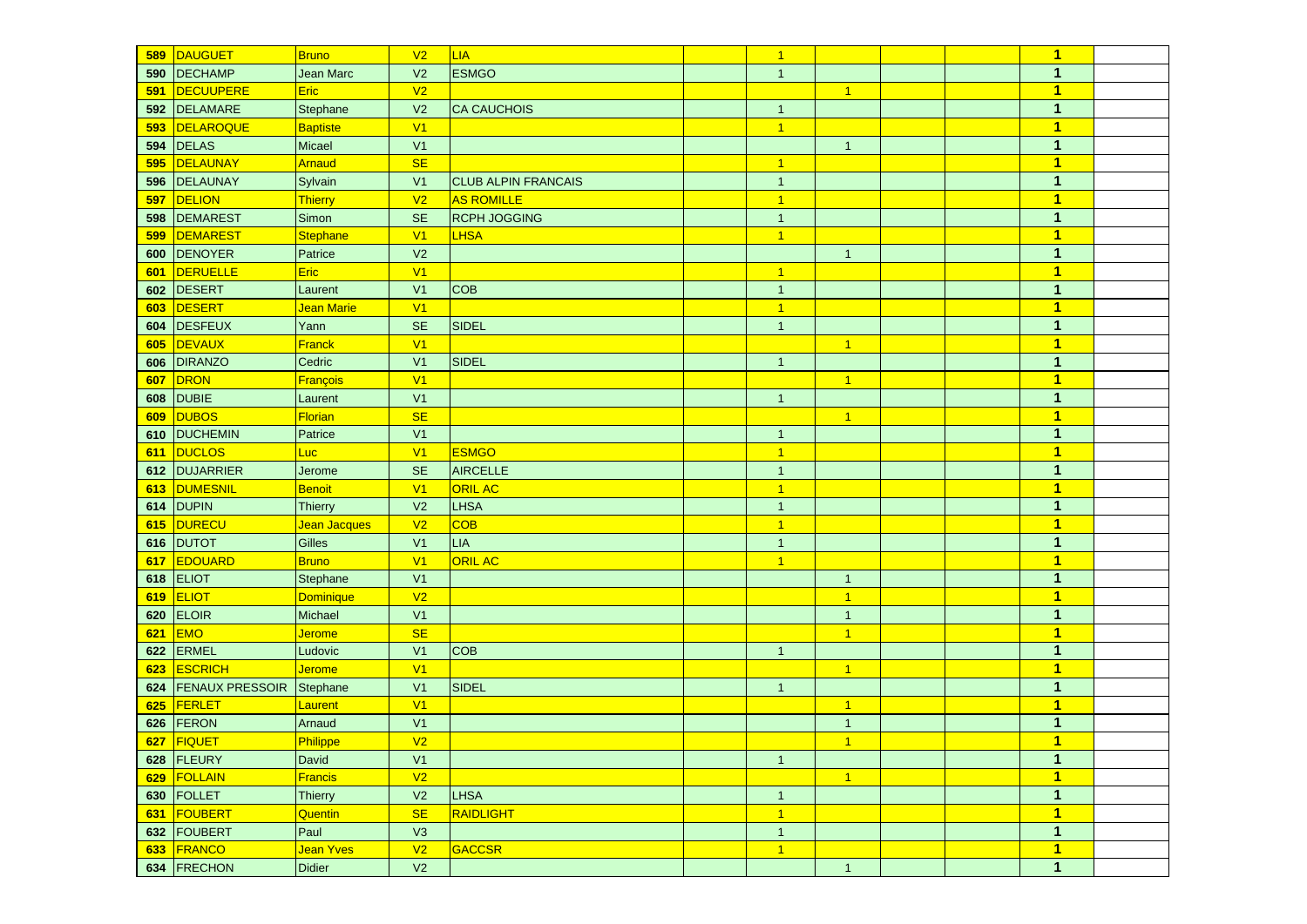|     | 635 FRECHON       | Lionel                    | V <sub>2</sub> | <b>HORS STADE FFA</b>         |                | $\mathbf{1}$   |  | $\mathbf{1}$            |  |
|-----|-------------------|---------------------------|----------------|-------------------------------|----------------|----------------|--|-------------------------|--|
|     | 636 FREROT        | Olivier                   | V <sub>1</sub> |                               |                | $\mathbf{1}$   |  | $\mathbf{1}$            |  |
| 637 | FRESNARD          | <b>Xavier</b>             | V <sub>1</sub> |                               |                | $\overline{1}$ |  | $\mathbf{1}$            |  |
| 638 | GALEOTTI          | Pascal                    | V <sub>2</sub> |                               | $\mathbf{1}$   |                |  | $\mathbf{1}$            |  |
| 639 | GARDIN            | <b>David</b>              | <b>SE</b>      |                               | $\overline{1}$ |                |  | $\mathbf{1}$            |  |
| 640 | GILLES            | Arnaud                    | V <sub>1</sub> |                               | $\mathbf{1}$   |                |  | $\mathbf{1}$            |  |
| 641 | GILLET            | Laurent                   | V <sub>1</sub> | <b>STADE DIEPPOIS</b>         |                | $\overline{1}$ |  | $\overline{\mathbf{1}}$ |  |
| 642 | GILLOT            | Stephane                  | V <sub>1</sub> |                               | $\overline{1}$ |                |  | $\mathbf{1}$            |  |
| 643 | GINARD            | Dominique                 | V <sub>2</sub> |                               |                | $\overline{1}$ |  | $\blacktriangleleft$    |  |
| 644 | GODARD            | Joel                      | V3             |                               |                | $\overline{1}$ |  | $\mathbf{1}$            |  |
| 645 | GORAND            | Sebastien                 | V <sub>1</sub> | <b>RCPH JOGGING</b>           | $\vert$ 1      |                |  | $\overline{1}$          |  |
| 646 | GOUBERT           | Gilles                    | V <sub>2</sub> |                               | $\mathbf{1}$   |                |  | $\mathbf{1}$            |  |
| 647 | <b>GOUELLE</b>    | Pascal                    | V <sub>1</sub> | <b>RCPH JOGGING</b>           | $\vert$ 1      |                |  | $\mathbf{1}$            |  |
| 648 | GRADEL            | Franck                    | V <sub>1</sub> |                               |                | $\overline{1}$ |  | $\mathbf{1}$            |  |
| 649 | GRENIER           | Christophe                | V <sub>1</sub> |                               | $\vert$ 1      |                |  | $\mathbf{1}$            |  |
| 650 | GREVERAND         | Quentin                   | <b>SE</b>      |                               | $\mathbf{1}$   |                |  | $\mathbf{1}$            |  |
| 651 | GRUEL             | <b>Denis</b>              | V <sub>2</sub> | <b>SPORT ADVANTURE</b>        | $\vert$ 1      |                |  | $\mathbf{1}$            |  |
| 652 | GUERARD           | <b>Stanislas</b>          | V <sub>1</sub> |                               |                | $\mathbf{1}$   |  | $\mathbf{1}$            |  |
| 653 | HAMEL             | <b>Vincent</b>            | V <sub>1</sub> | SIDEL                         | $\overline{1}$ |                |  | $\overline{\mathbf{1}}$ |  |
| 654 | <b>HARDY</b>      | Mathieu                   | <b>JU</b>      | <b>LHSA</b>                   | $\mathbf{1}$   |                |  | $\mathbf{1}$            |  |
| 655 | HARMAND           | <b>Sylvain</b>            | <b>SE</b>      | RAIDLIGHT                     | $\vert$ 1      |                |  | $\mathbf{1}$            |  |
| 656 | <b>HAROUEL</b>    | Patrick                   | V <sub>2</sub> | AMICALE NEUFCHATEL ATHLETISME |                | $\mathbf{1}$   |  | $\mathbf{1}$            |  |
| 657 | <b>HAUDECOEUR</b> | Jean François             | V3             |                               |                | $\overline{1}$ |  | $\overline{1}$          |  |
| 658 | <b>HEBERT</b>     | <b>Jean Marc</b>          | V <sub>2</sub> | <b>XPLOG</b>                  | $\mathbf{1}$   |                |  | $\mathbf{1}$            |  |
| 659 | HENRY             | <b>Alban</b>              | <b>SE</b>      |                               | $\vert$ 1      |                |  | 1                       |  |
| 660 | <b>HERVE</b>      | Gouel                     | V3             |                               |                | $\overline{1}$ |  | $\mathbf{1}$            |  |
| 661 | <b>HEUZE</b>      | <mark>Jean Jacques</mark> | V1             | <b>MONTIVILLIERS JOGGING</b>  | $\vert$ 1      |                |  | $\overline{\mathbf{1}}$ |  |
| 662 | HIS               | <b>Gautier</b>            | <b>SE</b>      |                               | $\mathbf{1}$   |                |  | $\mathbf{1}$            |  |
| 663 | HOSTIOU           | Jean Francois             | <b>SE</b>      |                               | $\vert$ 1      |                |  | 1                       |  |
| 664 | <b>HOTTE</b>      | <b>Nicolas</b>            | V <sub>1</sub> |                               |                | $\mathbf{1}$   |  | $\mathbf{1}$            |  |
| 665 | <b>HOUILLON</b>   | Yves                      | V <sub>2</sub> | <b>CE SNECMA</b>              | $\vert$ 1      |                |  | $\overline{\mathbf{1}}$ |  |
| 666 | <b>JOSSET</b>     | <b>Thierry</b>            | V <sub>1</sub> |                               | $\mathbf{1}$   |                |  | $\mathbf{1}$            |  |
| 667 | JOUEN             | Mikael                    | <b>SE</b>      |                               |                | $\mathbf{1}$   |  | 1                       |  |
| 668 | JULIAU            | Anthony                   | <b>SE</b>      |                               | $\mathbf{1}$   |                |  | $\mathbf{1}$            |  |
| 669 | LAGATIE           | Frederic                  | V <sub>1</sub> | <b>SIDEL</b>                  | $\vert$ 1      |                |  | $\overline{\mathbf{1}}$ |  |
| 670 | <b>LAMBERT</b>    | Romain                    | V <sub>1</sub> | AS TROUVILLE DEAUVILLE        | $\overline{1}$ |                |  | $\mathbf{1}$            |  |
| 671 | LANGE             | <b>David</b>              | V <sub>1</sub> | <b>ST SAUVEUR RC</b>          | $\overline{1}$ |                |  | $\overline{\mathbf{1}}$ |  |
| 672 | L'ANTOINE         | Julien                    | <b>SE</b>      |                               | $\mathbf{1}$   |                |  | $\mathbf{1}$            |  |
|     | 673 LAPERDRIX     | Alexandre                 | SE             | <b>ENJOY LA VIE</b>           |                |                |  | $\overline{\mathbf{1}}$ |  |
|     | 674 LAQUIEVRE     | Eric                      | V1             | LES FURETS D EIFFAGE          | $\mathbf{1}$   |                |  | $\mathbf{1}$            |  |
|     | 675 LARUE         | Stephane                  | <b>SE</b>      | <b>HAVRE RUGBY CLUB</b>       | $\overline{1}$ |                |  | $\overline{1}$          |  |
|     | 676 LASADE        | Stephane                  | V1             |                               | $\mathbf{1}$   |                |  | $\mathbf{1}$            |  |
|     | 677 LASSADE       | Romain                    | <b>SE</b>      | <b>LHSA</b>                   | $\overline{1}$ |                |  | $\mathbf{1}$            |  |
|     | 678 LATRON        | Robert                    | V3             | <b>AIRCELLE</b>               | $\mathbf{1}$   |                |  | $\mathbf{1}$            |  |
|     | 679 LAVENU        | Pascal                    | V <sub>2</sub> |                               | $\overline{1}$ |                |  | $\overline{1}$          |  |
|     | 680 LE BAS        | Sylvain                   | V1             | <b>ESMGO</b>                  | $\mathbf{1}$   |                |  | $\mathbf{1}$            |  |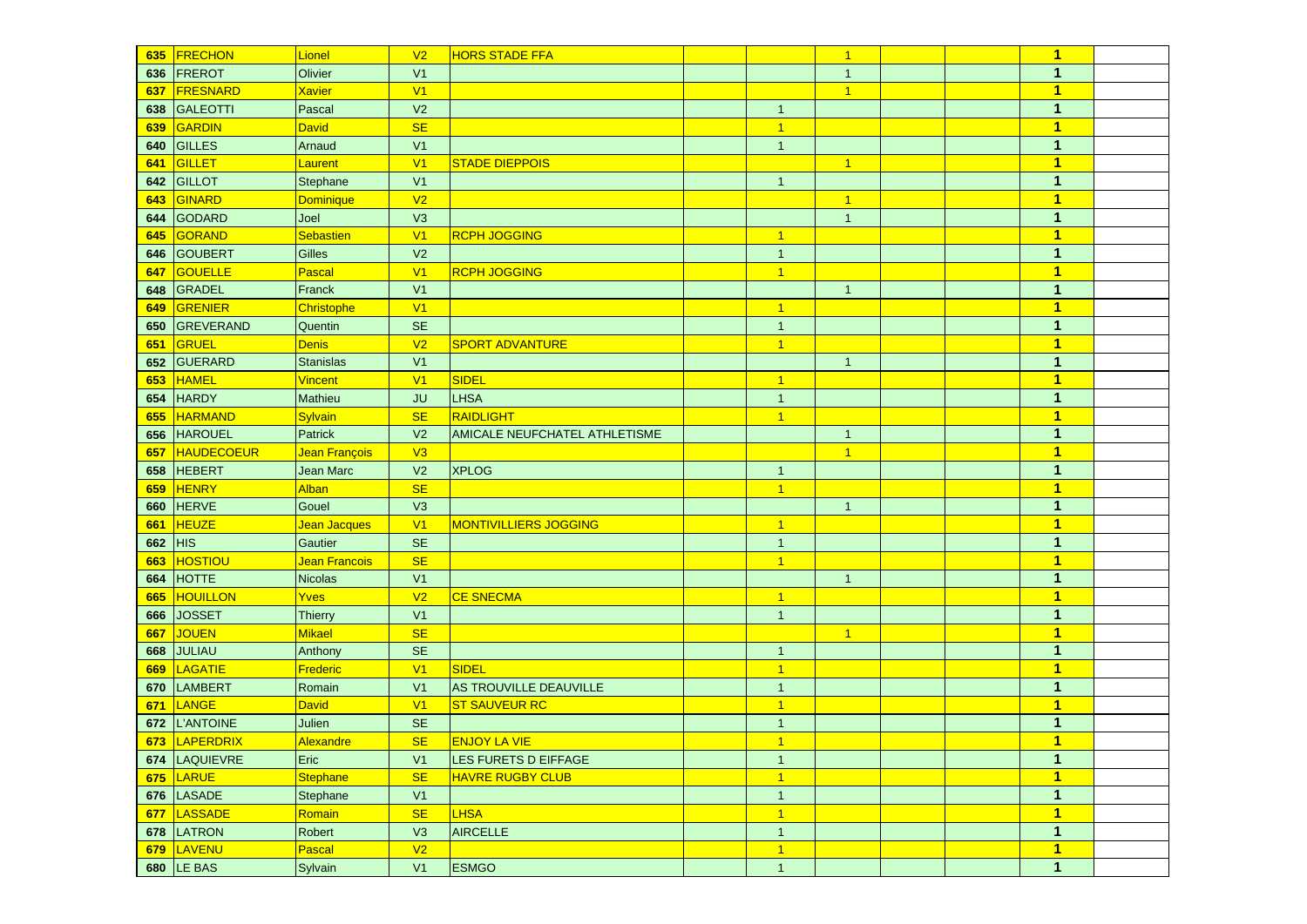|     | 681 LE BODO        | <b>Xavier</b>   | V <sub>1</sub>       | GACCSR                 | $\overline{1}$ |                |  | $\mathbf{1}$            |  |
|-----|--------------------|-----------------|----------------------|------------------------|----------------|----------------|--|-------------------------|--|
| 682 | LE BRIS            | Stephane        | V <sub>2</sub>       | <b>ESMGO</b>           | $\mathbf{1}$   |                |  | 1                       |  |
| 683 | LE CAM             | <b>Brice</b>    | <b>SE</b>            | <b>ROUMARE TRAIL76</b> | $\overline{1}$ |                |  | $\mathbf{1}$            |  |
|     | 684 LE DIEU        | Xavier          | V <sub>1</sub>       | SIDEL                  | $\mathbf{1}$   |                |  | $\mathbf{1}$            |  |
| 685 | <b>LE MAPIHAN</b>  | Laurent         | V <sub>2</sub>       | <b>ESMGO</b>           | $\overline{1}$ |                |  | $\mathbf{1}$            |  |
|     | 686 LE MOIGNE      | Ludovic         | <b>SE</b>            |                        |                | $\overline{1}$ |  | $\mathbf{1}$            |  |
| 687 | LE TIEC            | Georges         | V3                   | <b>SPORT ADVANTURE</b> | $\vert$ 1      |                |  | $\blacktriangleleft$    |  |
| 688 | LEBAILLIF          | Jean Marc       | V <sub>2</sub>       |                        | $\mathbf{1}$   |                |  | $\mathbf{1}$            |  |
| 689 | LEBAIN             | Samuel          | <b>SE</b>            |                        | $\overline{1}$ |                |  | $\overline{1}$          |  |
| 690 | <b>LEBAS</b>       | Philippe        | V <sub>1</sub>       | <b>CE TOTAL</b>        | $\mathbf{1}$   |                |  | $\mathbf{1}$            |  |
| 691 | LEBER              | Thierry         | V <sub>1</sub>       | <b>AYCD YERVILLE</b>   | $\overline{1}$ |                |  | $\mathbf{1}$            |  |
| 692 | <b>LEBON</b>       | Emmanuel        | V <sub>1</sub>       |                        |                | $\mathbf{1}$   |  | $\mathbf{1}$            |  |
| 693 | <b>LEBOURG</b>     | David           | V <sub>1</sub>       |                        | $\overline{1}$ |                |  | $\mathbf{1}$            |  |
| 694 | LECARDONNEL        | Fabien          | <b>SE</b>            | AIRCELLE               | $\mathbf{1}$   |                |  | 1                       |  |
| 695 | LECLERC            | Morgan          | <b>SE</b>            | <b>GACCSR</b>          | $\vert$ 1      |                |  | $\blacktriangleleft$    |  |
| 696 | LECLERC            | Antoine         | V <sub>2</sub>       |                        |                | $\mathbf{1}$   |  | $\mathbf{1}$            |  |
| 697 | LECLERC            | Jean Paul       | V <sub>2</sub>       |                        |                | $\overline{1}$ |  | $\overline{1}$          |  |
| 698 | <b>LECOMTE</b>     | David           | V <sub>1</sub>       | <b>SIDEL</b>           | $\mathbf{1}$   |                |  | $\mathbf{1}$            |  |
| 699 | LECONTE            | Christian       | V3                   |                        |                | $\overline{1}$ |  | $\mathbf{1}$            |  |
| 700 | <b>LECOQ</b>       | Michel          | V <sub>1</sub>       |                        |                | $\mathbf{1}$   |  | $\mathbf{1}$            |  |
| 701 | LECROQ             | Sylvain         | <b>SE</b>            | <b>ST SAUVEUR RC</b>   | $\overline{1}$ |                |  | $\mathbf{1}$            |  |
| 702 | LEFEBVRE           | Quentin         | <b>SE</b>            | <b>AYCD YERVILLE</b>   | $\mathbf{1}$   |                |  | $\mathbf{1}$            |  |
| 703 | LEFRANC            | Yohann          | <b>SE</b>            |                        | $\vert$ 1      |                |  | $\mathbf{1}$            |  |
| 704 | <b>LEFRANCOIS</b>  | Cyril           | <b>SE</b>            |                        | $\mathbf{1}$   |                |  | $\mathbf{1}$            |  |
| 705 | <b>LEGANGNEUX</b>  | David           | V <sub>1</sub>       |                        |                | $\overline{1}$ |  | $\overline{1}$          |  |
| 706 | <b>LEGARDINIER</b> | David           | <b>SE</b>            |                        | $\mathbf{1}$   |                |  | $\mathbf{1}$            |  |
| 707 | LEMAIRE            | Nicolas         | V <sub>1</sub>       |                        | $\vert$ 1      |                |  | $\overline{\mathbf{1}}$ |  |
| 708 | <b>LEMAISTRE</b>   | Jerome          | V <sub>1</sub>       |                        | $\mathbf{1}$   |                |  | $\mathbf{1}$            |  |
| 709 | <b>LEMAISTRE</b>   | Thierry         | V <sub>2</sub>       | <b>REVIMA</b>          | $\overline{1}$ |                |  | $\overline{\mathbf{1}}$ |  |
|     | 710 LEMAITRE       | Jacques         | V <sub>2</sub>       |                        |                | $\mathbf{1}$   |  | $\mathbf{1}$            |  |
| 711 | <b>LEMERCIER</b>   | Eric            | V <sub>2</sub>       |                        | $\vert$ 1      |                |  | 1                       |  |
|     | 712 LEMESLE        | Pascal          | V <sub>1</sub>       | <b>EMSL</b>            | $\mathbf{1}$   |                |  | $\mathbf{1}$            |  |
| 713 | <b>LEMOINE</b>     | <b>Stephane</b> | V <sub>2</sub>       |                        | $\vert$ 1      |                |  | $\overline{\mathbf{1}}$ |  |
| 714 | <b>LENOIR</b>      | Jean Baptiste   | <b>SE</b>            |                        |                | $\mathbf{1}$   |  | $\mathbf{1}$            |  |
| 715 | LENOUVEL           | Frederic        | V <sub>1</sub>       |                        |                | $\overline{1}$ |  | $\overline{1}$          |  |
| 716 | LEPERFF            | Gregory         | V <sub>1</sub>       |                        |                | $\mathbf{1}$   |  | $\mathbf{1}$            |  |
| 717 | LEROI              | <b>Herve</b>    | V <sub>1</sub>       | <b>ESMGO</b>           | $\vert$ 1      |                |  | $\overline{1}$          |  |
|     | 718 LEROUX         | Olivier         | V <sub>1</sub>       | <b>CE TOTAL</b>        | $\mathbf{1}$   |                |  | $\mathbf{1}$            |  |
|     | 719 LESSARD        | Emmanuel        | V1                   |                        |                | 1 <sup>1</sup> |  | $\overline{1}$          |  |
|     | 720 LESUEUR        | Antoine         | SE                   |                        | $\mathbf{1}$   |                |  | $\mathbf{1}$            |  |
|     | 721 LESUEUR        | Regis           | V <sub>2</sub>       | <b>EMSL</b>            | $\overline{1}$ |                |  | $\mathbf{1}$            |  |
|     | 722 LESUEUR        | Stephane        | V <sub>2</sub>       | <b>COB</b>             | $\mathbf{1}$   |                |  | $\mathbf{1}$            |  |
|     | 723 LETESTU        | Mickael         | <b>SE</b>            | <b>SIDEL</b>           | $\overline{1}$ |                |  | $\mathbf{1}$            |  |
|     | 724 LEVEQUE        | Thierry         | V <sub>2</sub>       | LES TROTTEURS AIGLONS  | $\mathbf{1}$   |                |  | $\mathbf{1}$            |  |
|     | 725 LIADAKIS       | <b>Aurelien</b> | <b>SE</b>            | <b>AIRCELLE</b>        | $\vert$ 1      |                |  | $\overline{\mathbf{1}}$ |  |
|     | <b>726 LIMARE</b>  | Matthieu        | $\mathsf{SE}\xspace$ |                        |                | $\mathbf{1}$   |  | $\mathbf{1}$            |  |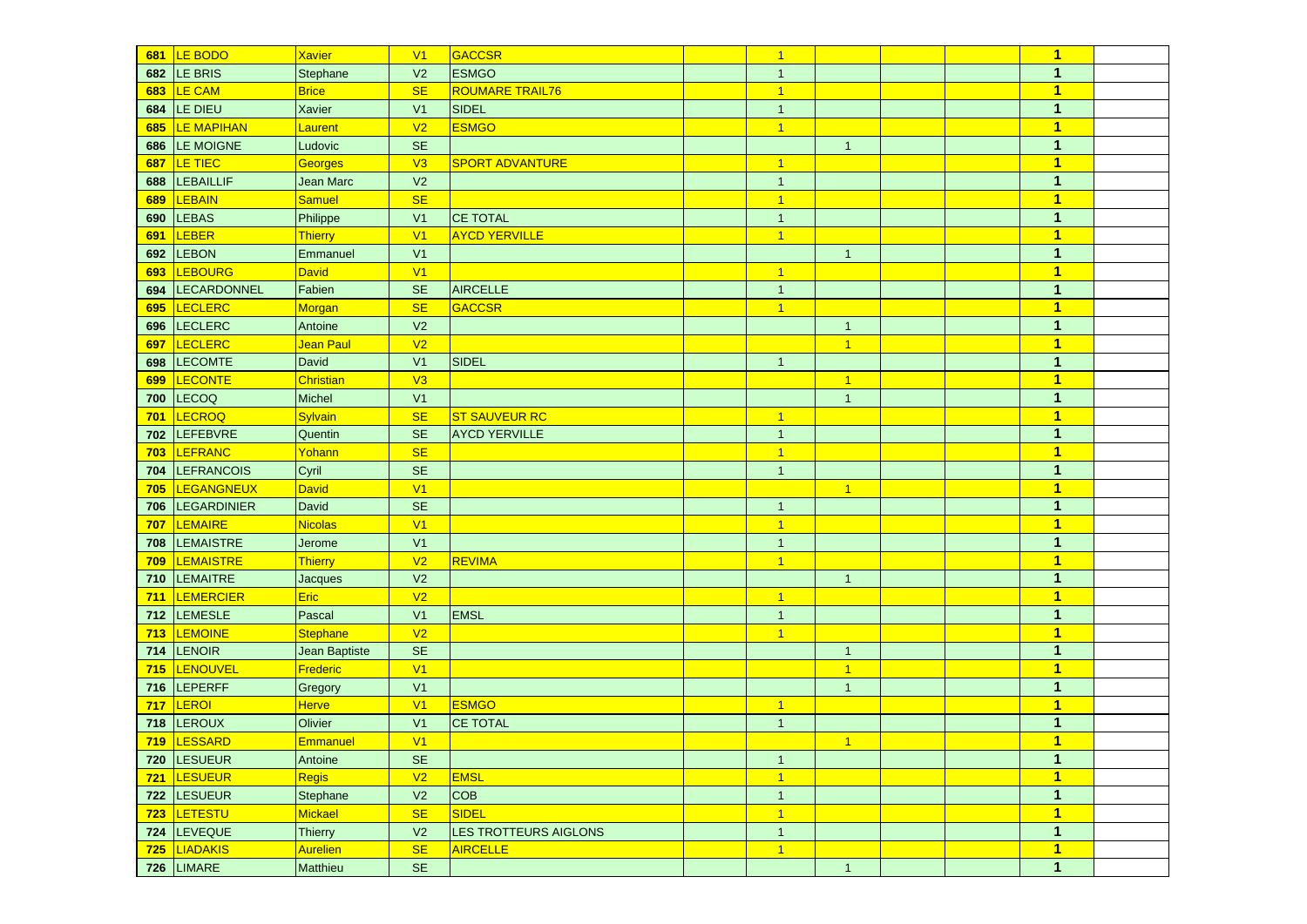| 727 | LIMARE              | Laurent              | V <sub>1</sub>       | SIDEL                     | $\overline{1}$  |                |  | $\overline{\mathbf{1}}$ |  |
|-----|---------------------|----------------------|----------------------|---------------------------|-----------------|----------------|--|-------------------------|--|
| 728 | LOIR                | Vincent              | <b>SE</b>            | <b>CE TOTAL</b>           | $\mathbf{1}$    |                |  | $\mathbf{1}$            |  |
| 729 | LOUVEL              | <b>Emilien</b>       | <b>SE</b>            |                           | $\overline{1}$  |                |  | $\overline{\mathbf{1}}$ |  |
| 730 | MAHIEUX             | John                 | V <sub>1</sub>       |                           |                 | $\mathbf{1}$   |  | $\mathbf{1}$            |  |
| 731 | MAHIEUX             | <b>Arnaud</b>        | V <sub>1</sub>       |                           |                 | $\overline{1}$ |  | $\mathbf{1}$            |  |
| 732 | MAIRET              | Ronan                | <b>SE</b>            |                           | $\overline{1}$  |                |  | $\mathbf{1}$            |  |
| 733 | MARC                | Baptiste             | <b>SE</b>            |                           |                 | $\overline{1}$ |  | $\overline{\mathbf{1}}$ |  |
| 734 | MARCQ               | <b>Bertrand</b>      | V <sub>2</sub>       |                           | $\mathbf{1}$    |                |  | $\mathbf{1}$            |  |
| 735 | MASSELIN            | Guillaume            | <b>SE</b>            | <b>LHSA</b>               | $\overline{1}$  |                |  | $\overline{\mathbf{1}}$ |  |
| 736 | <b>MEDINA</b>       | Diego                | <b>SE</b>            | <b>VIMOUTIERS</b>         | $\mathbf{1}$    |                |  | $\mathbf{1}$            |  |
| 737 | <b>MEMPIOT</b>      | Patrice              | V <sub>2</sub>       |                           |                 | $\overline{1}$ |  | $\overline{\mathbf{1}}$ |  |
| 738 | MENARD              | Michel               | V3                   |                           |                 | $\overline{1}$ |  | $\mathbf{1}$            |  |
| 739 | MERCIER             | Romain               | <b>SE</b>            |                           | $\vert$ 1       |                |  | $\overline{\mathbf{1}}$ |  |
| 740 | METAYER             | <b>Jean Pierre</b>   | V <sub>2</sub>       | <b>AS MONTOISE</b>        | $\mathbf{1}$    |                |  | $\mathbf{1}$            |  |
| 741 | MIGNET              | Luc <sup>1</sup>     | V <sub>1</sub>       |                           |                 | $\overline{1}$ |  | $\overline{\mathbf{1}}$ |  |
| 742 | MILEO               | Philippe             | V3                   | <b>ESMGO</b>              | $\mathbf{1}$    |                |  | $\mathbf{1}$            |  |
| 743 | MOREL               | <b>Thomas</b>        | <b>SE</b>            |                           |                 | $\mathbf{1}$   |  | $\overline{\mathbf{1}}$ |  |
| 744 | MOREL               | Philippe             | V <sub>2</sub>       | <b>CE SNECMA</b>          | $\mathbf{1}$    |                |  | $\mathbf{1}$            |  |
| 745 | MORIN               | <b>Xavier</b>        | <b>SE</b>            | <b>ROUMARE TRAIL76</b>    | $\overline{1}$  |                |  | $\overline{1}$          |  |
| 746 | MOTCH               | Reginal              | V <sub>1</sub>       |                           | $\overline{1}$  |                |  | $\mathbf{1}$            |  |
| 747 | MOTTET              | Jean Baptiste        | V <sub>1</sub>       |                           |                 | $\overline{1}$ |  | $\mathbf{1}$            |  |
| 748 | MULLIE              | Jerome               | <b>SE</b>            |                           | $\mathbf{1}$    |                |  | $\mathbf{1}$            |  |
| 749 | NICILON             | <u>Yanni</u>         | <b>SE</b>            |                           | $\overline{1}$  |                |  | $\overline{\mathbf{1}}$ |  |
| 750 | <b>PACOT GRIVEL</b> | Ludovic              | V <sub>1</sub>       |                           | $\mathbf{1}$    |                |  | $\mathbf{1}$            |  |
| 751 | <b>PACOT6GRIVEL</b> | Renald               | V <sub>1</sub>       | <b>LHSA</b>               | $\vert$ 1       |                |  | $\overline{\mathbf{1}}$ |  |
|     | 752 PANCHOUT        | Yannick              | V <sub>1</sub>       | <b>CE CHEVRON</b>         | $\overline{1}$  |                |  | $\mathbf{1}$            |  |
| 753 | PARENT              | <b>Sebastien</b>     | <b>SE</b>            | <b>SCHNEIDER ELECTRIC</b> | $\overline{1}$  |                |  | $\overline{\mathbf{1}}$ |  |
| 754 | PAUMIER             | Emmanuel             | V <sub>1</sub>       | <b>CORS</b>               | $\mathbf{1}$    |                |  | $\mathbf{1}$            |  |
| 755 | PELCOQ              | Christopher          | <b>SE</b>            |                           | $\overline{1}$  |                |  | $\mathbf{1}$            |  |
| 756 | PENANHOAT           | William              | <b>SE</b>            | <b>ESMGO</b>              | $\mathbf{1}$    |                |  | $\mathbf{1}$            |  |
| 757 | PENELLE             | Benoit               | V <sub>1</sub>       | <b>EMSL</b>               | $\vert$ 1       |                |  | $\mathbf{1}$            |  |
|     | 758 PERRUDIN        | Raphael              | <b>SE</b>            | <b>ESMGO</b>              | $\mathbf{1}$    |                |  | 1                       |  |
| 759 | PINARDON            | Christophe           | V1                   |                           |                 | $\mathbf{1}$   |  | $\mathbf{1}$            |  |
| 760 | PINCET              | <b>Pierre Adrien</b> | <b>SE</b>            |                           |                 | $\mathbf{1}$   |  | $\mathbf{1}$            |  |
| 761 | POUCHIN             | <b>Didier</b>        | V <sub>2</sub>       | <b>ESMGO</b>              | $\vert$ 1       |                |  | $\overline{\mathbf{1}}$ |  |
| 762 | POUSSE              | Jeremy               | <b>SE</b>            |                           | $\mathbf{1}$    |                |  | $\mathbf{1}$            |  |
| 763 | PRAGASSA            | Louis                | V <sub>1</sub>       | <b>LIA</b>                | $\overline{1}$  |                |  | $\overline{\mathbf{1}}$ |  |
|     | 764 PREVERAUD       | Guillaume            | <b>SE</b>            |                           | $\mathbf{1}$    |                |  | $\mathbf{1}$            |  |
|     | 765 <b>PREVOST</b>  | Pascal               | V <sub>2</sub>       | ESMGO                     | $\overline{1}$  |                |  | $\overline{1}$          |  |
|     | 766 PROUILLET       | Gilles               | V <sub>1</sub>       |                           |                 | $\mathbf{1}$   |  | $\mathbf{1}$            |  |
|     | 767 QUESNEL         | Antoine              | V1                   | CAC40                     | $\vert 1 \vert$ |                |  | $\mathbf{1}$            |  |
|     | <b>768 QUIBEL</b>   | Vincent              | $\mathsf{SE}\xspace$ |                           |                 | $\mathbf{1}$   |  | $\mathbf{1}$            |  |
|     | 769 RAMBAULT        | Philippe             | V <sub>2</sub>       |                           | $\vert$ 1       |                |  | $\overline{\mathbf{1}}$ |  |
|     | 770 RICHER          | Patrice              | V1                   |                           | $\mathbf{1}$    |                |  | $\mathbf{1}$            |  |
| 771 | RIDEL               | Marc                 | V <sub>2</sub>       | <b>YVETOT TRIATHLON</b>   | $\vert$ 1       |                |  | $\overline{\mathbf{1}}$ |  |
|     | 772 RIGAULT         | Dominique            | V3                   |                           | $\mathbf{1}$    |                |  | $\mathbf{1}$            |  |